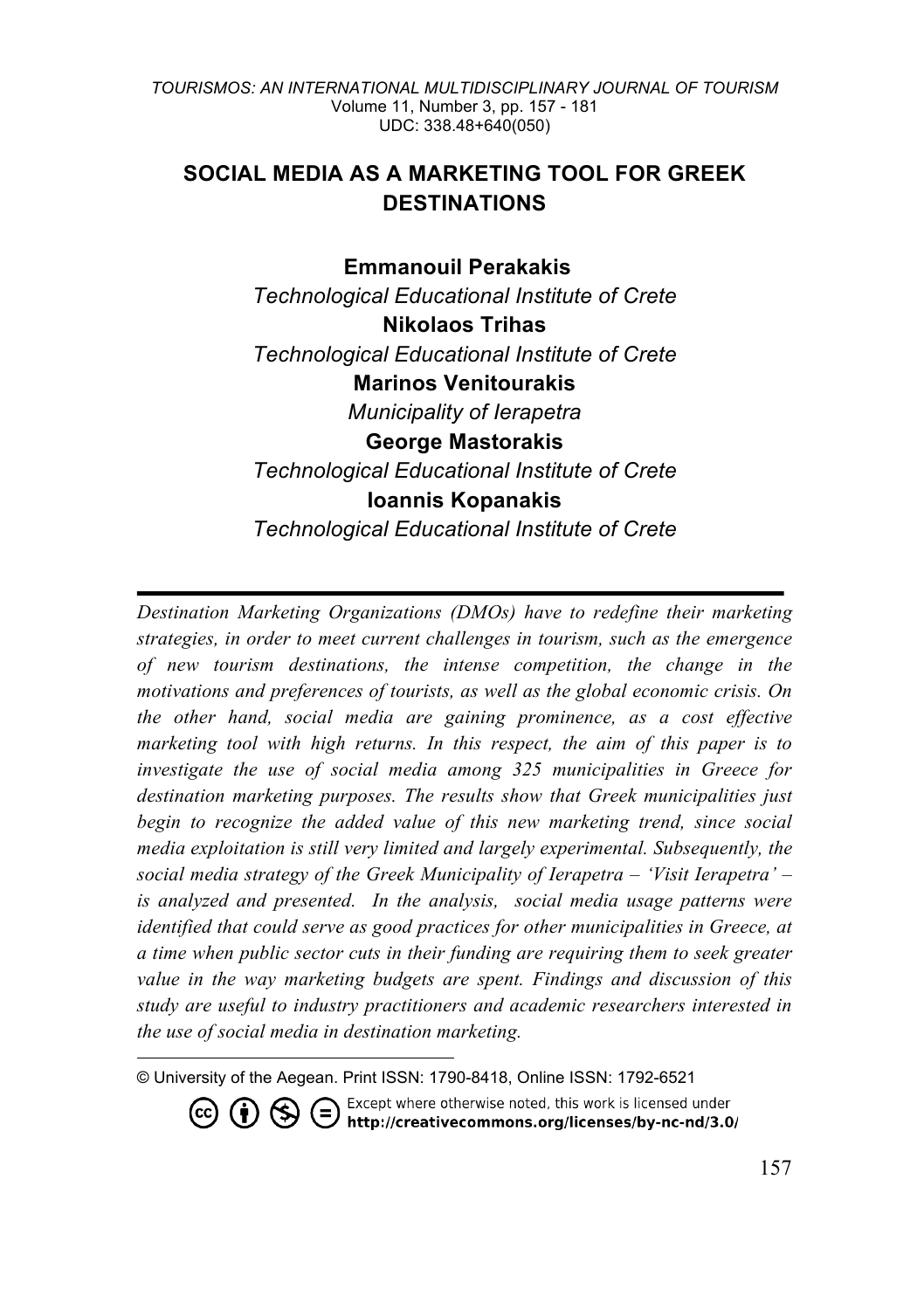**Keywords:** *social media marketing, tourism destinations, destination marketing organizations, municipalities, Facebook, Greece*

JEL Classification:

# **INTRODUCTION**

The emergence of new tourism destinations, the change in the motivations and preferences of tourists, and the intense competition in a rapidly and radically changing global environment, have forced destinations to seek more innovative marketing strategies in order to gain a competitive advantage. Moreover, Destination Management Organizations (DMOs) are under increasing pressure to demonstrate cost effectiveness and evidence the additional value which accrues from their marketing interventions. This pressure is exacerbated further by the continuing global economic crisis, its impact on their public spending resource allocation, and the subsequent drive for value-for-money. If DMOs cannot demonstrate this added value, they will face further budget reductions and the curtailment of their activities (Morgan et al., 2012).

On the other hand, destination marketing practices are greatly influenced by advances in Information and Communication Technologies (ICTs) due to the fragmented and information intensive nature of destination products (Cobos et al., 2009). Online information is now one of a primary influences on consumer decisions in nearly all major markets. Technological changes also impact on the way that destinations manage and market themselves. ICTs have changed the tourism industry in an unprecedented way, and to a degree that has not been seen in any other sector (WTO and ETC, 2008). In addition, one significant development in the ICTs are social media, which gain prominence as an element of DMOs marketing strategy, offering them the opportunity to reach a global audience with limited resources (Hays et al., 2013). In fact, the emergence of Web 2.0 and social media – two popular buzzwords today (Leung et al*.,* 2013) – has resulted in an explosive increase of not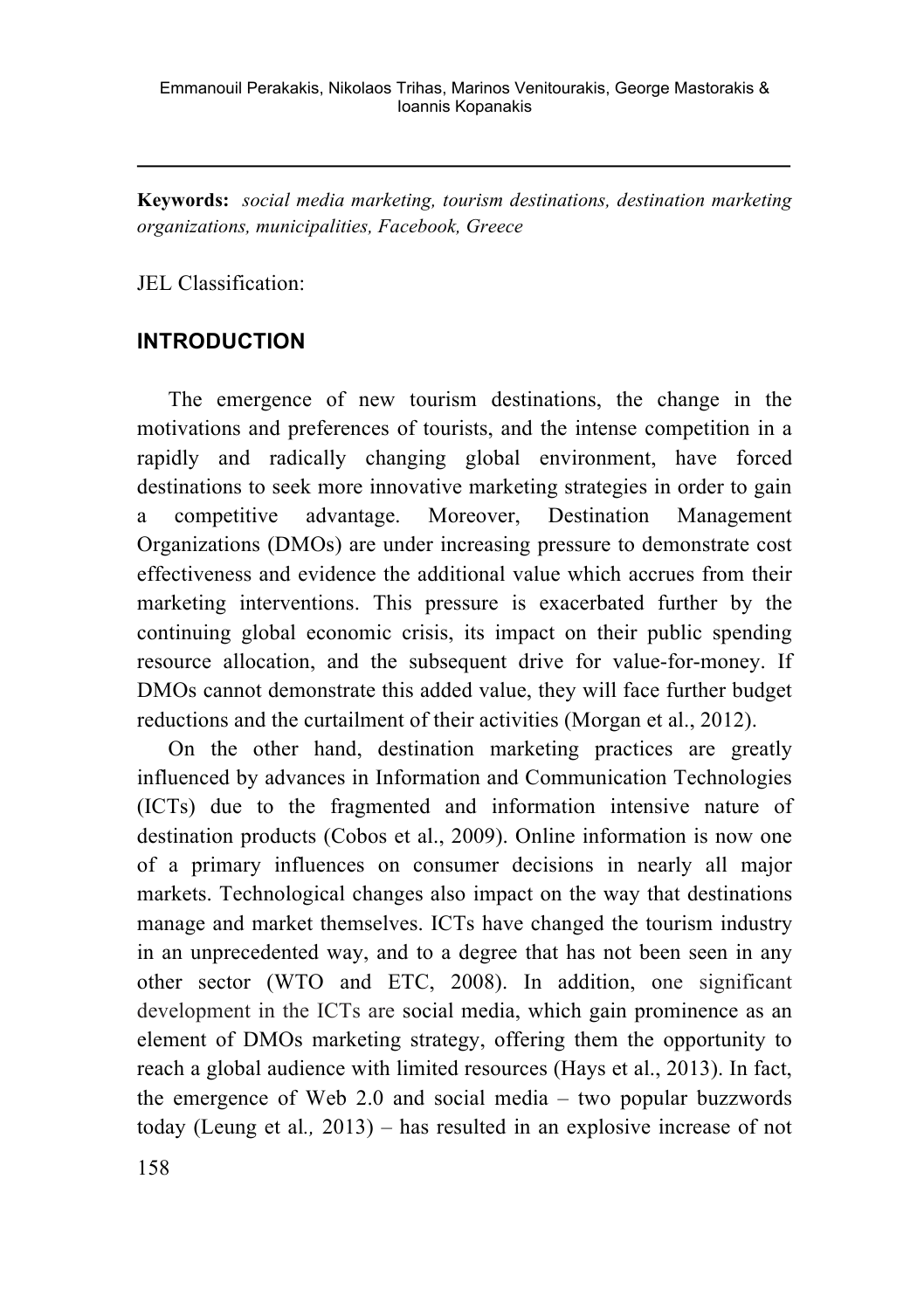only travel-related content, but also applications and technology for effective destination marketing (Lee and Wicks, 2010; Sigala, 2009). In a marketplace where consumers become more demanding, distribution is more transparent and supply is increasingly competitive, keeping pace with the challenges will determine destinations' competitive positioning (WTO and ETC, 2008).

In an effort to contribute to the expanding literature and knowledge on social media strategies used by DMOs, this paper aims to explore the usage of social media among municipalities in Greece for destination marketing purposes. In recent years, Greece found itself in the midst of a deep economic crisis. At the same time, tourism is seen as the driving force behind country's economic recovery. However, Greece faces strong competition from countries characterized, by either enhanced quality and high differentiation tourism products (e.g. Spain) or from lower cost (e.g. Turkey, Egypt, Tunisia). Greece offers the same product as its competitors and claims a share of the same tourist markets (mainly tourists from countries of NW Europe). For these reasons, an important factor in maintaining the competitiveness of the country is an integrated, modernized and cost effective marketing strategy of the Greek tourism product. Consequently, the use of social media by municipalities in Greece for destination marketing purposes is of great importance. Subsequently, the social media strategy of the Municipality of Ierapetra  $-$ 'Visit Ierapetra' – is analyzed and presented, with the aim to identify social media usage patterns that could serve as good practices for other municipalities in Greece, at a time when public sector cuts in their funding are requiring them to seek greater value in the way marketing budgets are spent.

# **LITERATURE REVIEW**

According to Bornhorst et al. (2010: 572), a tourism destination is "*a geographical region, political jurisdiction, or major attraction, which seeks to provide visitors with a range of satisfying to memorable visitation experiences*". Destinations are multi-dimensional. The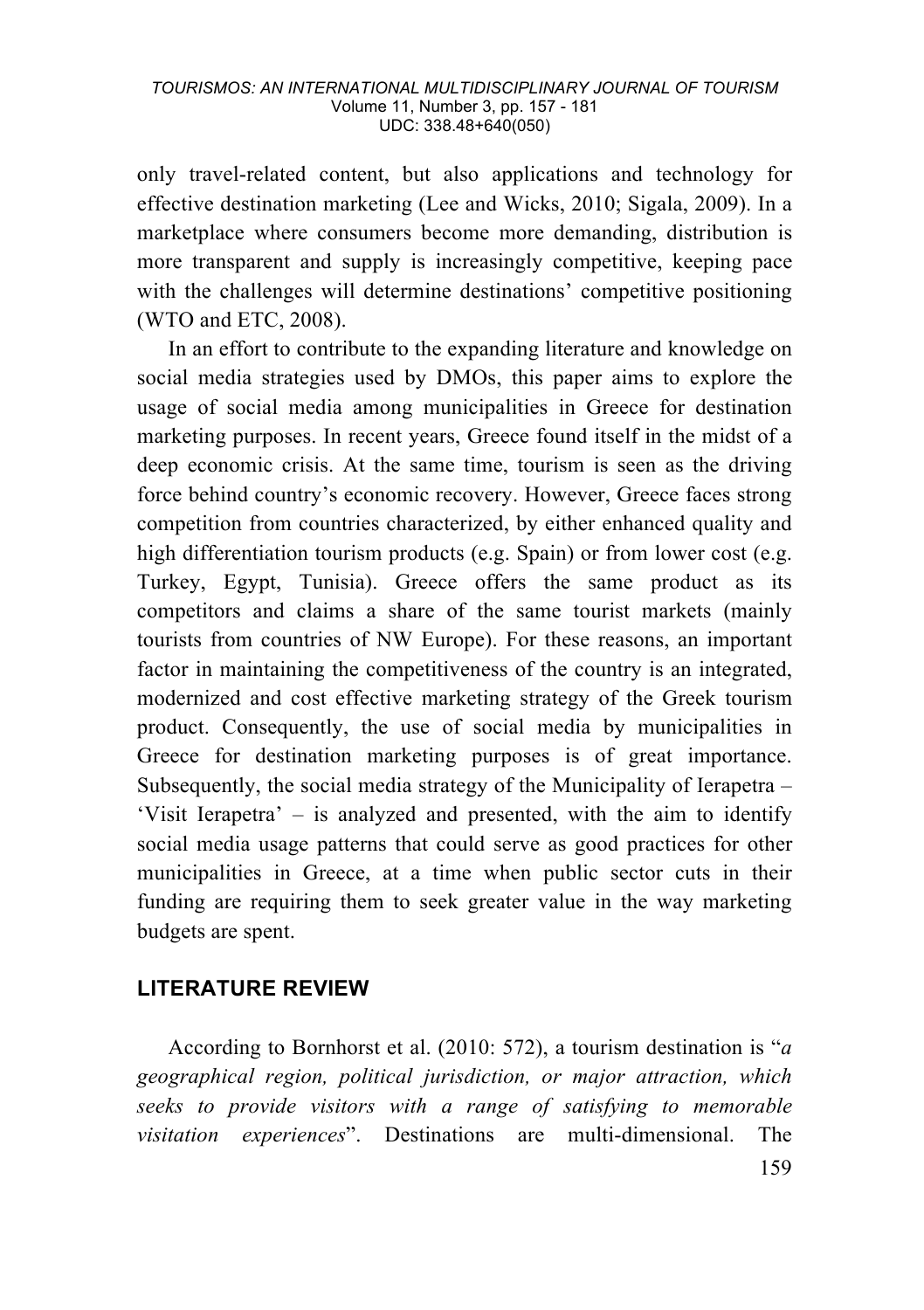destination product is an amalgam of a diverse range of attractions. activities, people, scenery, accommodation, amenities, and climate, offering an integrated experience to consumers (Buhalis, 2000; Pike, 2008). Destinations are the most difficult tourism sector to market, because of their numerous stakeholders and complex product offer (Matloka and Buhalis, 2010). DMOs are usually regarded as the main bodies held responsible for the destinations marketing (Buhalis, 2000). Gretzel et al. (2006: 116) define DMOs as "*non-profit entities aimed at generating tourist visitation for a given area*". A DMO may belong to one of the following types (Pike, 2008):

National tourism office (NTO). The entity with overall responsibility for marketing a country as a tourism destination.

State tourism office (STO). The organization with overall responsibility for marketing a state, province or territory as a tourism destination, in a country that has a federal political system.

• Regional tourism organization (RTO). The organization responsible for marketing a concentrated tourism area as a tourism destination.

Local tourism administration/Local tourism association (LTA). The organization responsible for marketing a small tourism area as a tourism destination. It may be a local government authority or a form of cooperative association of tourism businesses.

160 Regardless its type, size and structure, the role of a DMO is to enhance the long term competitiveness of a destination, by enhancing destination image, increasing industry profitability, reducing seasonality and ensuring long term funding (Pike, 2004). Towards that direction, the marketing and promotion of the destination to potential visitors is vital. However, there is no end of ways, in which a destination can be promoted, and in every destination community there is a diverse range of opinions on the tactics that should be employed (Pike, 2004). A considerable body of studies has emphasized that adoption of social media and other Web 2.0 tools, is one of the most important and effective ways for tourism enterprises and DMOs to enhance their competitiveness. According to Lee and Wicks (2010), there seems to be a general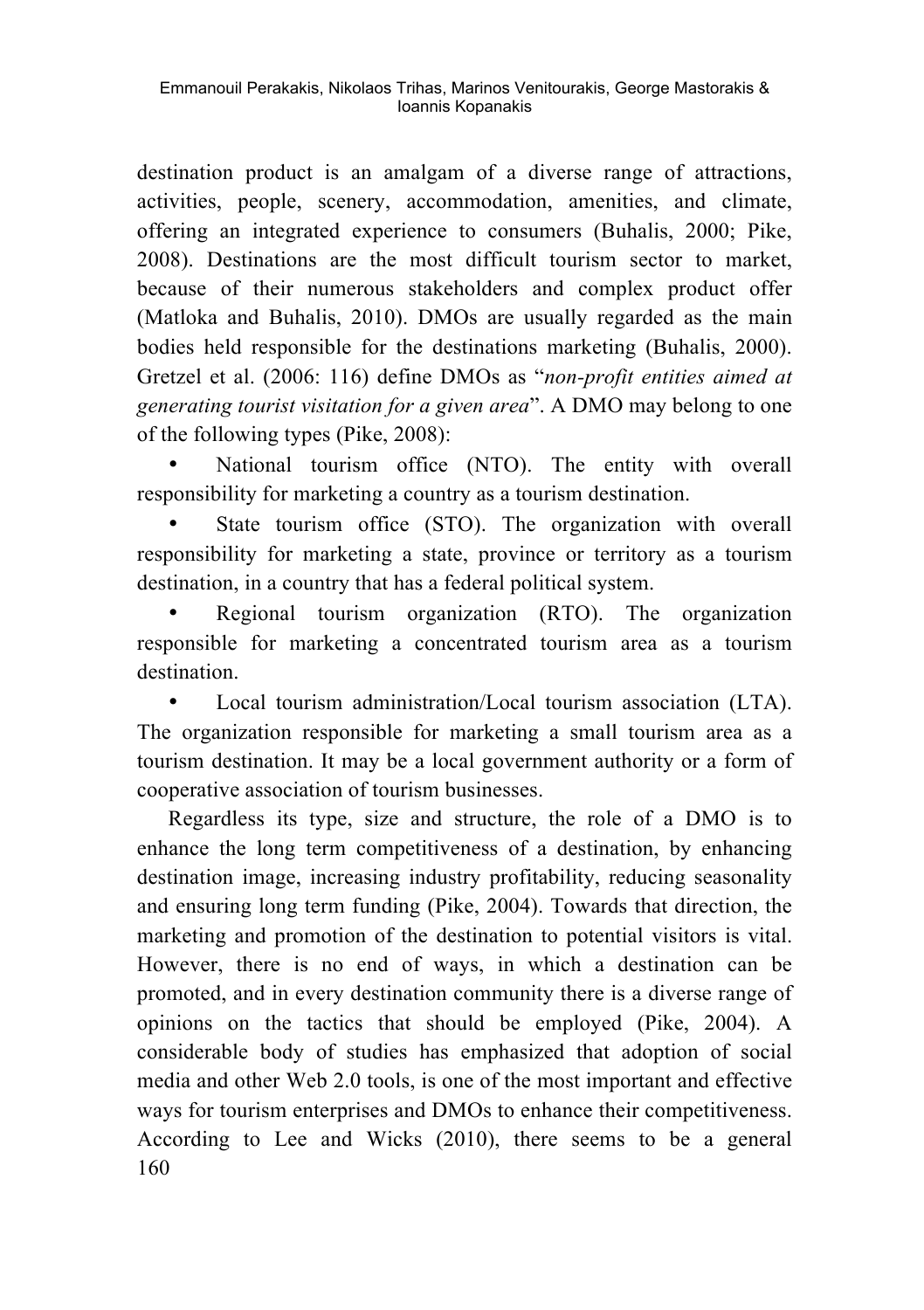consensus that social media can play a vital role in marketing and promoting tourist destinations. The main types of social media sites are media-sharing sites (e.g. Flickr, YouTube), virtual worlds (e.g. Second Life), blogging (e.g. Travelblog) or microblogging (e.g. Twitter), social bookmarking and voting sites (e.g. Delicious, Digg), review sites (e.g. TripAdvisor), social knowledge sharing sites (e.g. Wikitravel), and social networking sites (e.g. Facebook, LinkedIn). Building on the foundation of Web 2.0, social media applications have facilitated unprecedented growth in human interaction in modern times (Lange-Faria and Elliot, 2012).

The emergence of social media has already started revolutionizing the tourism industry (Matloka and Buhalis, 2010) and various authors have highlighted the potential contribution of social media to a wide range of strategic and operational destination marketing issues, including the use of social media for brand awareness, reputation management, e-CRM, emarketing, word-of-mouth effects and so on (Hamill and Stevenson, 2012). Social media offer DMOs with a tool alternative to traditional marketing to reach a global audience with limited resources and high returns. They provide an ideal platform to communicate with users and interact with them to gain more information about their interests, preferences, needs, wishes and demands (Maurer and Wiegmann, 2011). Hamill et al. (2012) summarise the potential business benefits for DMOs from proactive social media engagement under five main headings: market/customer knowledge and insight, engagement and reputation management, enhanced customer experience and loyalty, sales/marketing effectiveness, efficiency and return on investment (ROI), and finally, operations/internal processes.

A study regarding the response of DMOs to 'Travel 2.0' – a paraphrase of the term Web 2.0 in the travel and tourism sector  $-$  by Hamill et al. (2008), identifies three main clusters of the DMOs Web 2.0 adoption level: 'Non-Starters', that are DMOs with no or very limited use of Web 2.0 technologies, 'Cautious Adopters', representing some basic but limited progress and 'Progressive Adopters' that encourage interaction and user generated content (UGC) in the official portal site. Towards this direction, Milwood et al. (2013) evaluated social media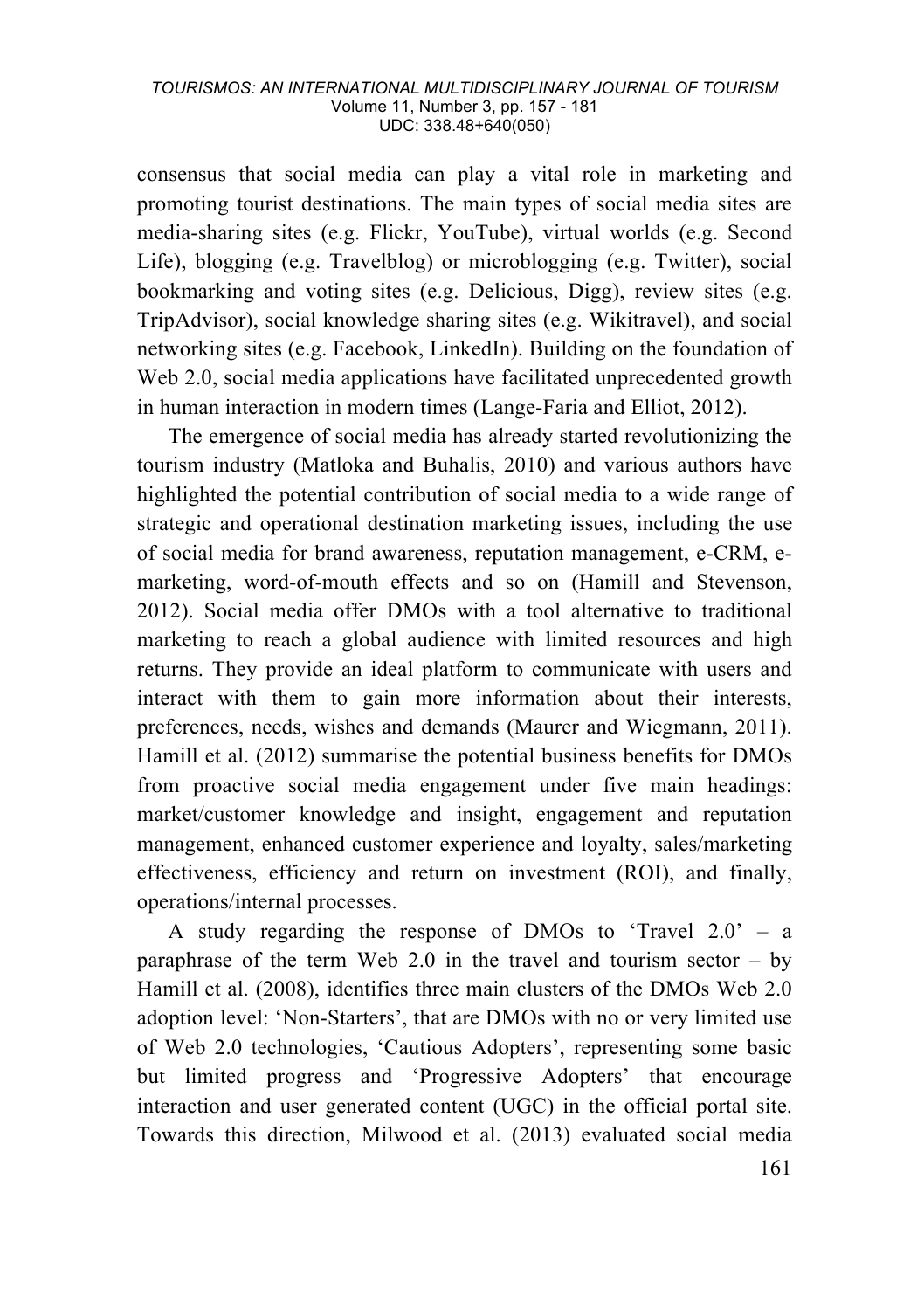adoption among DMOs in United States and Switzerland. They found that while U.S. DMOs in recent years have begun to introduce various social media tools to their websites, Swiss DMOs appear to have been more cautious as they implemented comparatively less social media tools. It seems that the organizational framework of the DMOs plays an important role in social media adoption, as in some cases not only doesn't support but it inhibits the use of such tools. Hays et al. (2013) explored the usage of social media among the DMOs of the top 10 most visited countries by international tourists. They found that the majority of the examined DMOs are not currently utilizing social media to their full effectiveness when it comes to the ability to interact and engage with consumers. Moreover, they argue that social media is still not widely recognized and/or respected as a vital tool in marketing strategies, and thus is frequently underfunded and/or neglected.

162 Another study by Munar (2012) provides insights into social media practices and strategic considerations used by DMOs. It examines a theoretical model of generic social media strategies for destination management and applies qualitative methods to analyze the social media initiatives of DMOs of the Nordic countries. Her study provides empirical evidence of emerging social media strategies among DMOs and confirms the growing importance of these new media. Stankov et al. (2010) produced a primary assessment of the European National Tourism Organisations (NTOs) Facebook activity by examining their official presence on the network (nearly half of them had no Facebook account). Their research showed that most of NTOs have been slow to respond to the marketing opportunities brought by Facebook, as they do not use all the advantages that are offered by this form of user-generated content. In their research, Zouganeli et al. (2011) were also examined the way European NTOs adopt social media for their marketing. Using content analysis in their Facebook pages, they found that NTOs are struggling to fit in the new communication environment and to change their communication mentality. Chernysheva et al. (2011) focused on Mediterranean tourism destinations, with the aim to find how they use Facebook for destination branding. Their results suggest that only five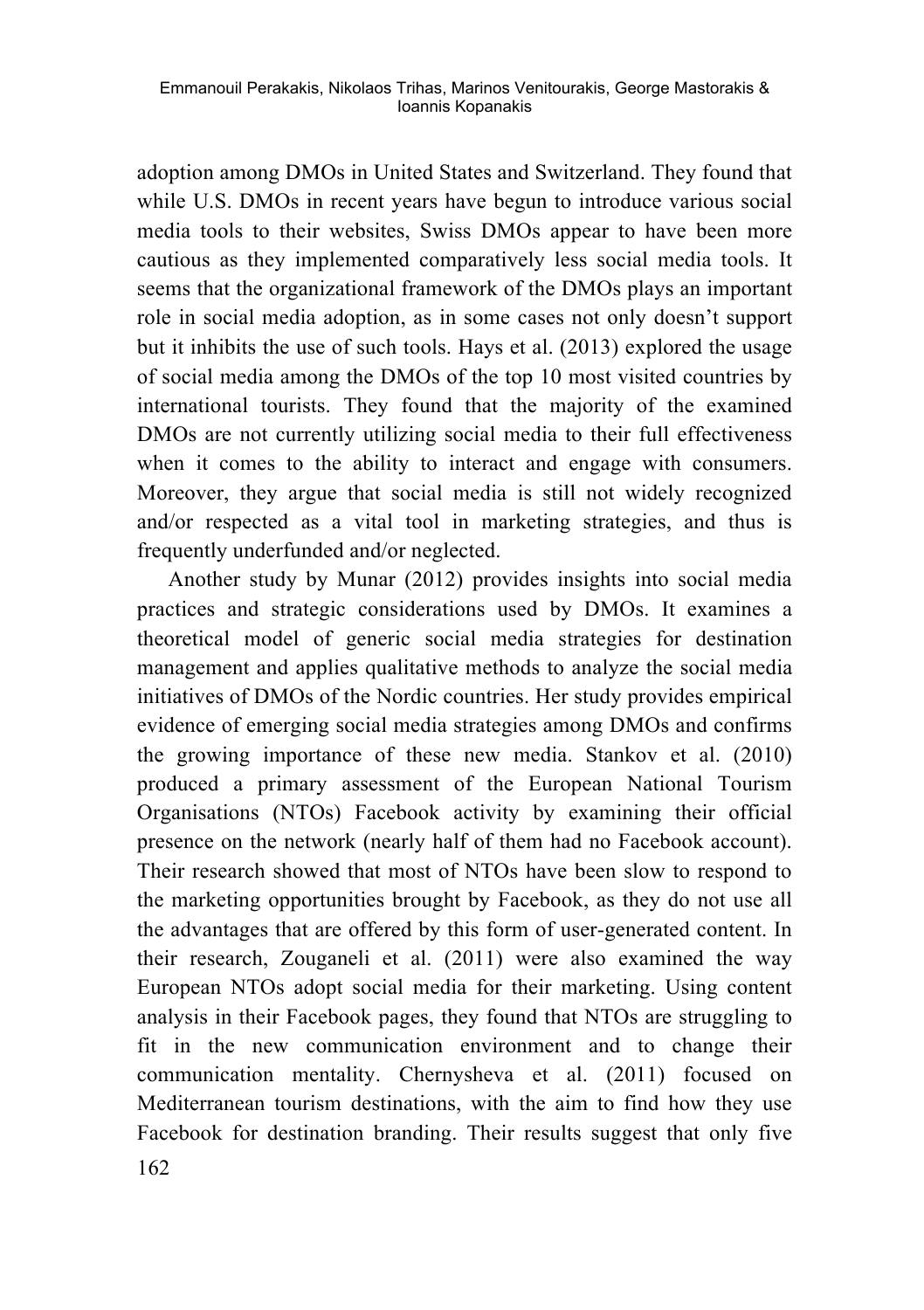countries had a link for social network in their official website, in order to promote their national brands, while the majority of the countries didn't maximize the utility of Facebook as an important marketing tool.

In addition, Lange-Faria and Elliot (2012) provide a review of the literature on social media use by DMOs. Their main conclusion is that a growing number of travellers are influenced, by user generated content, presenting a number of challenges and opportunities to DMOs. They argue that the world has dramatically changed since the dawn of the Internet, moving from one where a destination could create a web page and use it in the same fashion as one might an online brochure; to one where users generate their own content. Matloka and Buhalis (2010) were also explored in their study emerging destination marketing opportunities originating from the development of user personalised content (UPC) tools regarding customised information that addresses travellers' personal needs and preferences. According to Sigala (2009), many city destination organizations, nowadays, have incorporated social networking features into their e-business model and strategy in order to further enhance communication with customers and benefit from the electronic word-ofmouth. For example, Yayli et al. (2011) examined the way European DMOs are leveraging Twitter to reach potential visitors by content analyzing their 'tweets'. Their main conclusion is that Twitter provides countless opportunities for DMOs to interact with customers first hand, and even tap on influential users who can create an even bigger impact for their brand.

To ensure that social media efforts will be effective and deliver high ROI on project spend, Hamill and Stevenson (2012) suggest that particular attention should be paid to measuring the '4Is' of social media performance both for individual social media channels and across all social media generally:

• Involvement – the level of customer involvement in various social media channels e.g. YouTube views, numbers participating in online communities, time spent, frequency, etc.

Interaction – actions taken by online community members e.g. read, post, comment, review, recommend.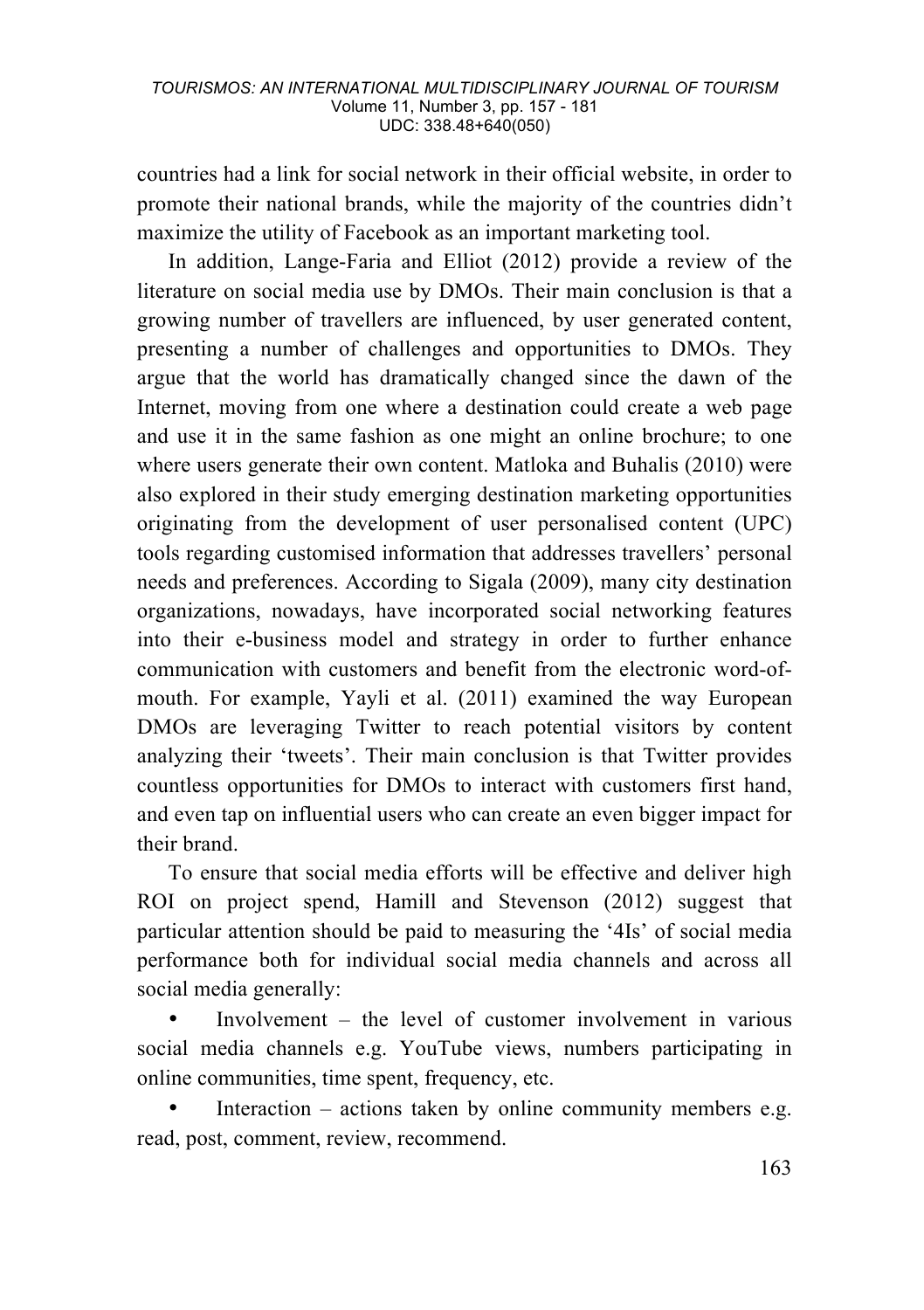Emmanouil Perakakis, Nikolaos Trihas, Marinos Venitourakis, George Mastorakis & Ioannis Kopanakis

Intimacy – the level of affection or a version shown to the brand; community sentiments, opinions expressed etc.

Influence – advocacy, viral forwards, referrals and recommendations, social bookmarking, retweets etc.

However, while there is a growing body of research on social media use by the national tourism organizations (NTOs), the literature regarding the use of social media by municipalities focuses mainly on the issue of "e-government" and the interaction between municipalities and their citizens (Agostino, 2013; Bonsón et al., 2012; Guttormsen and Sæbø, 2013; Jones and Jones, 2010; Jørgensen, 2011; Kaigo and Tkach-Kawasaki, 2012; Klang and Nolin, 2011; Sandoval-Almazan et al., 2015). Consequently, more knowledge is needed to explore the level of social media usage by local municipalities for tourism destination marketing purposes.

### **METHODOLOGY**

164 The study of this paper focuses on the use of social media by Greek municipalities and the research process that was adopted includes several steps. Firstly, all the official web pages of Greek municipalities (325) were accessed, in order to find which – if any – social media links were available. This was done because the sheer number of pages in social networks using the name of the region of the municipality or claiming to be the region's main representative page is overwhelming. Hence, only through a social media link on the municipality website one can ensure that this page is the official one. Secondly, the research focused on the dominant social network, namely Facebook. All the available Facebook pages were visited and content analysis was applied in order to identify and record some structural features of them, such as the name of the page, date of creation, number of fans, etc. Data was collected by two researchers cross validating each other's data. The research took place in the period April-May 2013. Subsequently and as a case study, the social media strategy of the Municipality of Ierapetra – 'Visit Ierapetra' – is analyzed and presented, in order to identify social media usage patterns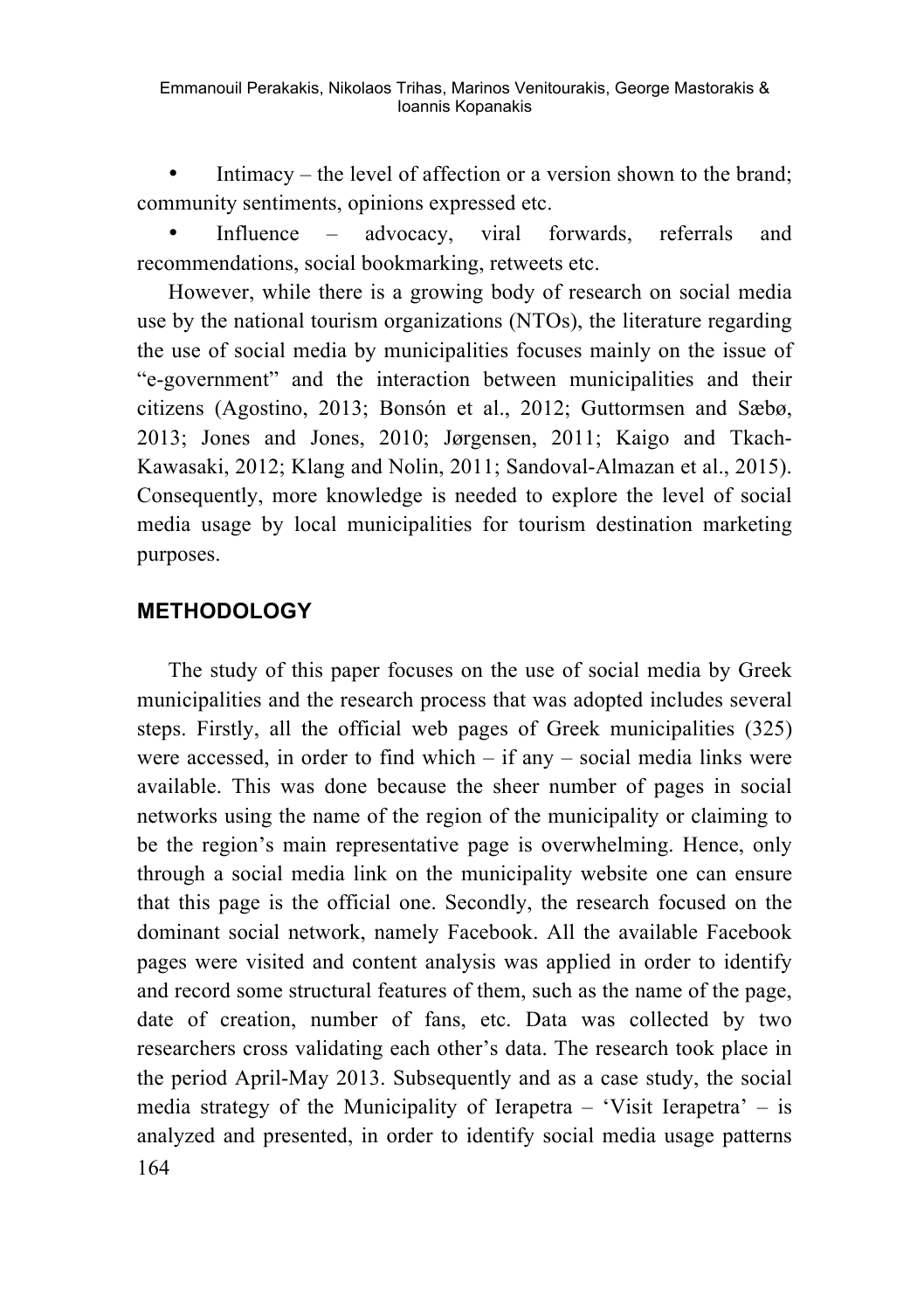that could serve as good practices for other destinations and DMOs, especially for other municipalities in Greece. In order to meet this objective, semi-structured in-depth interviews conducted with four members of the team responsible for the 'Visit Ierapetra' project, in order to gain a wide range of information about their social media marketing activity. The four interviews took place during May 2013.

# **FINDINGS**

As mentioned above, the first focus of the research was to explore the existence of an official presence of Greek municipalities on social media. From the 325 official web pages of Greek municipalities, only 77 of them provided a link to their Facebook page (23.7%), 46 had an account on Twitter (14.2%) and 33 municipalities (10.2%) had their own channel on the video sharing platform YouTube (see Figure 1). These three social media platforms seem to be the most popular for exploitation by municipalities. The usage of other social media is limited and its percentages are extremely low: 2.8% of the municipalities have an account on Flickr, 1.8% on Google Plus, 0.9% on Pinterest and Issue, 0.6% on TripAdvisor and just one municipality has a page on Scribd  $(0.3\%)$ .

**Figure 1** Social media usage by Greek municipalities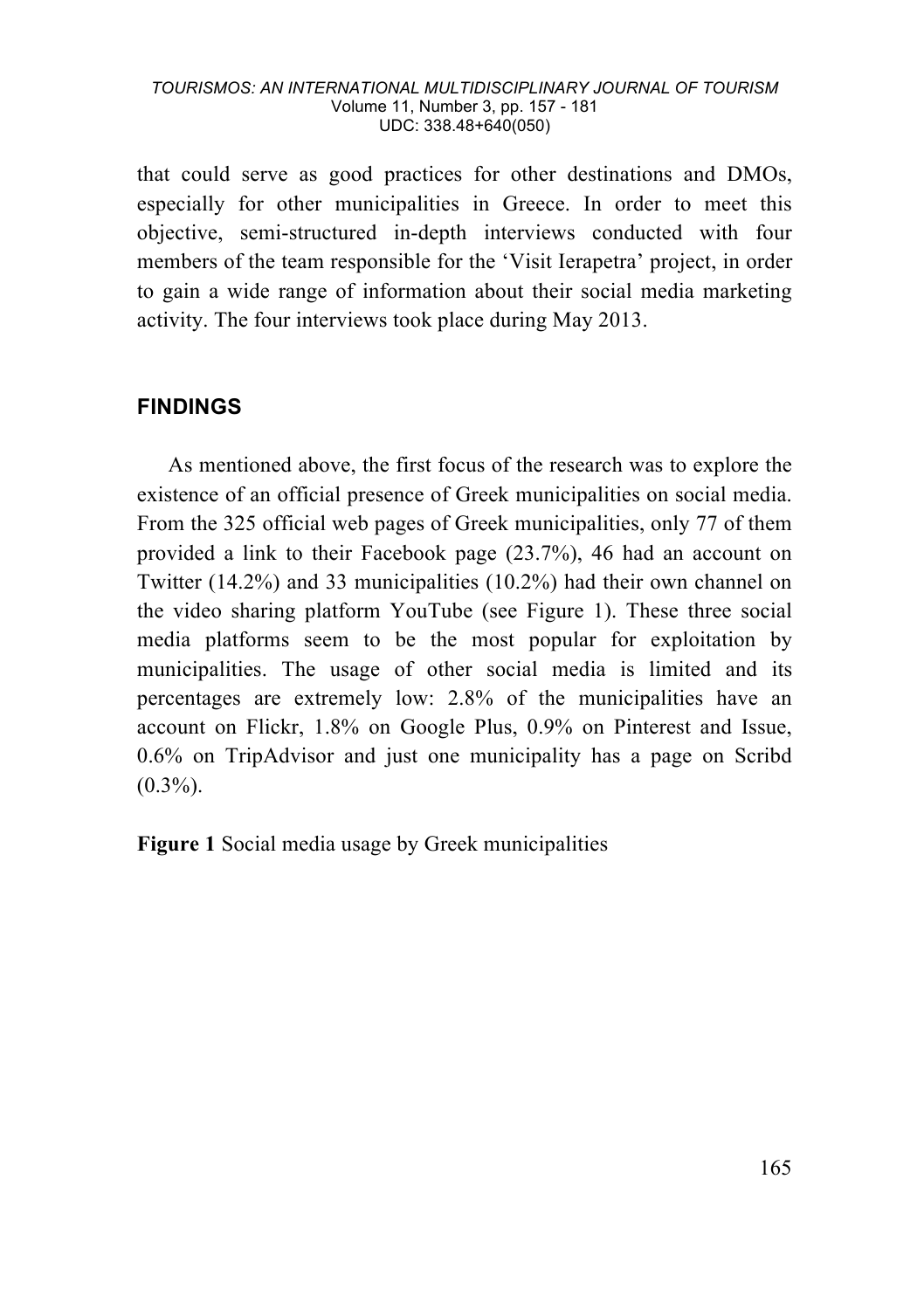Emmanouil Perakakis, Nikolaos Trihas, Marinos Venitourakis, George Mastorakis & Ioannis Kopanakis



The number one social network is Facebook. For this reason, the research was focused on the analysis of the presence of the 77 municipalities on this site. Facebook offers different choices for creating a profile, such as personal profiles and pages. Personal profiles are for individual, non-commercial use. On the other hand, pages offer businesses, organizations and brands more features than regular profiles. The organizations can customize their pages by adding applications, posting stories, photos and videos, hosting events and more. Only the official representative of an organization or a business is permitted to create a page. Users can interact with organizational pages and can become fans of a page instead of becoming friends with other users. Pages provide insights to help their administrators understand how people are interacting with the page. Taken that DMOs are organisations promoting their destination brand it follows that a 'page' is the right choice. Nonetheless, 13 of the 77 municipalities (16.9%) have not yet realized the difference and have chosen to use a personal profile instead of a page. That is of course against the terms of use and consequently the other 64 pages (83.1%) considered valid and analyzed.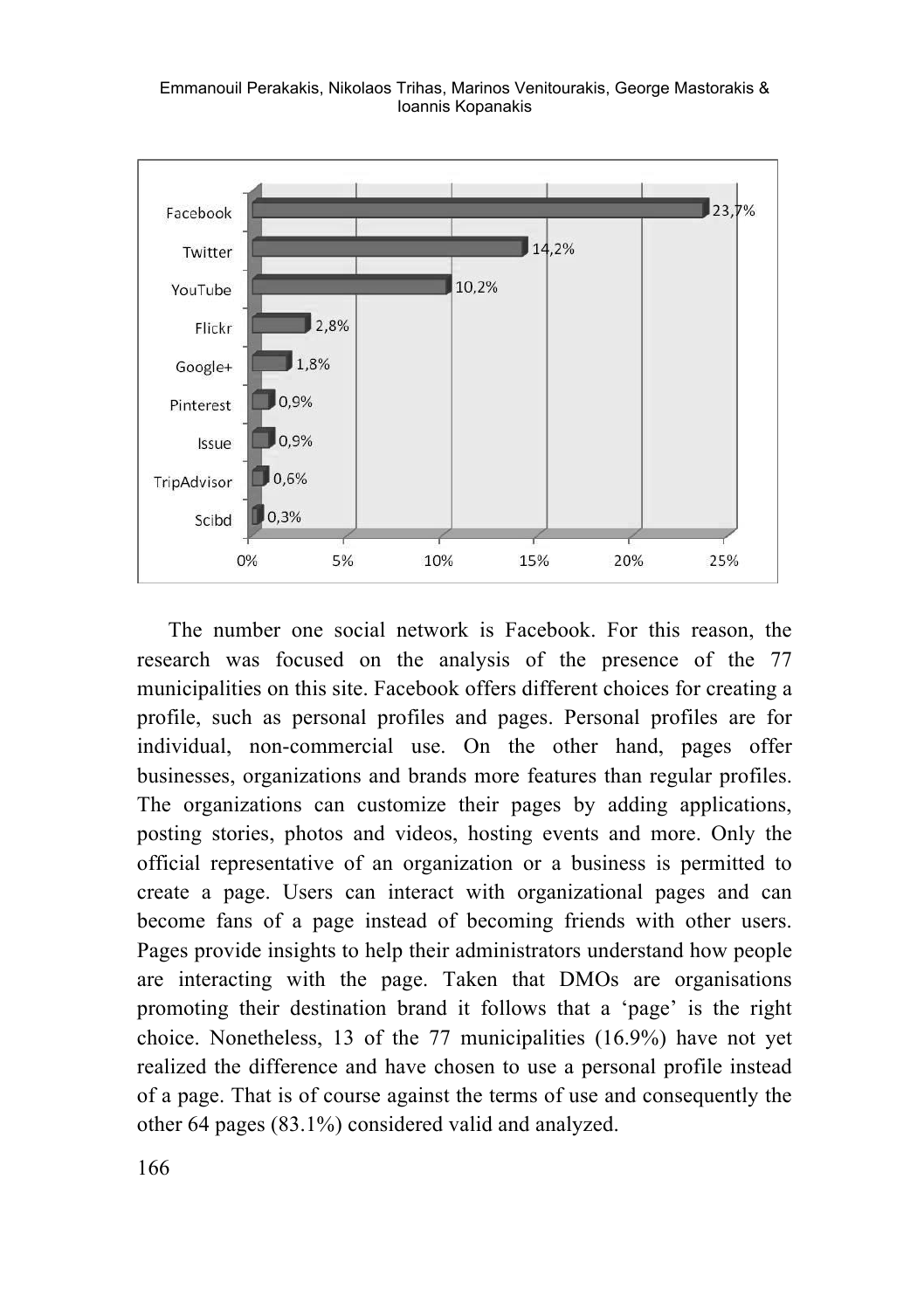

**Figure 2** Number of fans in Greek municipalities' Facebook pages

167 Undoubtedly, the number of fans in a Facebook page defines the size of the online community build around a destination. In the case of the Greek municipalities this size varies from very small communities (16 fans) to larger ones (18,779 fans) (last measured in 28/05/13). As one can see on Figure 2, half of the municipalities have less than 500 fans, a number significantly low. Only the 3.1% of the municipalities has managed to attract more than 5,000 fans. However, the authors have to highlight that these numbers are growing each day. Figure 3 illustrates the top-20 municipalities according to their number of fans. Athens is a clear winner of Facebook fans while Santorini is in the second-place. The number of fans, however, is quite low in relation to the actual popularity of most destinations, showing a clear lack of social media strategy by the municipalities. Moreover, there are some unofficial pages for the same regions that have much more fans than the official pages. It is also surprising the fact of the absence from this list of both some big cities of Greece (e.g. Thessaloniki, Patra) and some famous tourism destinations (e.g. Kos, Corfu, Mykonos). Obviously the number of fans seems not to correlate with the population of the municipality or the number or tourists that actually visit the destination (perhaps with the exception of Athens and Santorini). There are examples of small towns, which are not among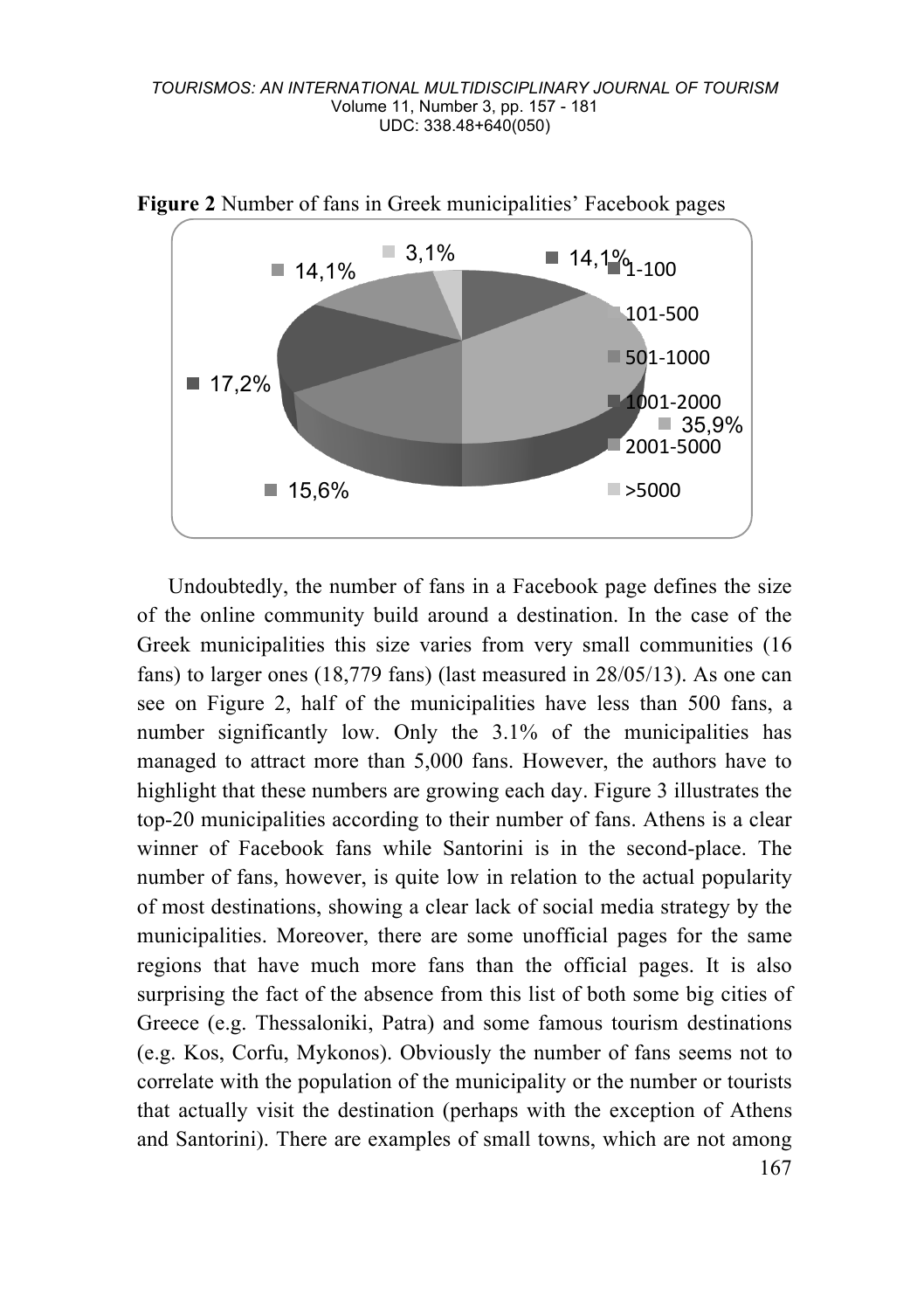the popular tourism destinations in Greece that have managed to climb to the top ten destinations with the more fans (e.g. Ierapetra).



**Figure 3** Top-20 Greek municipalities based on number of Facebook fans

In addition, most of the municipalities use the name 'Municipality of …' for their Facebook page or accompany their name with more official terms. This can be attributed to the fact that Facebook is still an unknown terrain for many tourism marketers, who are trying to grasp the do's and don'ts of the new trend. Other municipalities exclusively use their region name (e.g. Rhodes) or a combination of the region name with words like 'visit' (e.g. Visit Loutraki), 'travel' (e.g. Travel Tripolis) or different variations (e.g. Breathtaking Athens), a clearly marketing approach. At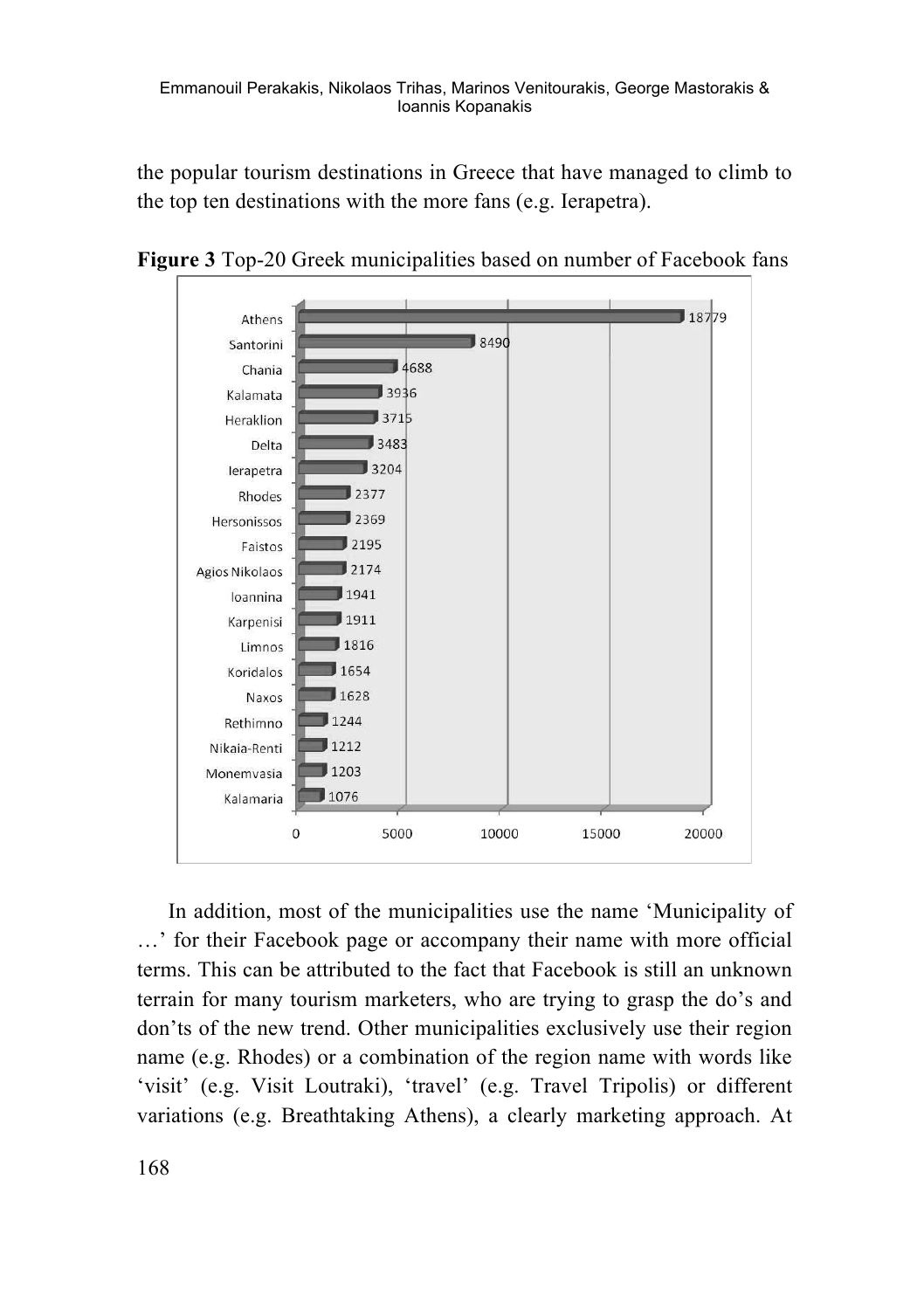this point, one should underline another important note. We do know that an online community cannot be considered as a homogenous sum of people. Researchers noted that a significant part of the municipality community comes from the destination residents, at least at an initial stage. With this in mind, two other findings can also be explained: 1) content posted in the Greek language, and 2) bilingual posts (English plus Greek language). In fact, the research showed that only 13% of the municipalities keep a different page for tourists and locals. The majority of them (87%) have a common page both for tourists and residents. As a result, the 57.8% of the content published by the municipalities in their pages is informative for locals, 17.2% is promotional for tourists, and the remaining 25% is a mix of tourist and local information, a faulty practice since the target groups needs and interests are very different (Figure 4). It is important to mention that at this early phase of Facebook adoption by municipalities, the travel-related content is primarily promotional, with the goal to raise brand awareness and thus aiming at the pre-trip stage.

**Figure 4** Type of Facebook posts by Greek municipalities



### **Figure 5** Year of Greek municipalities' Facebook page creation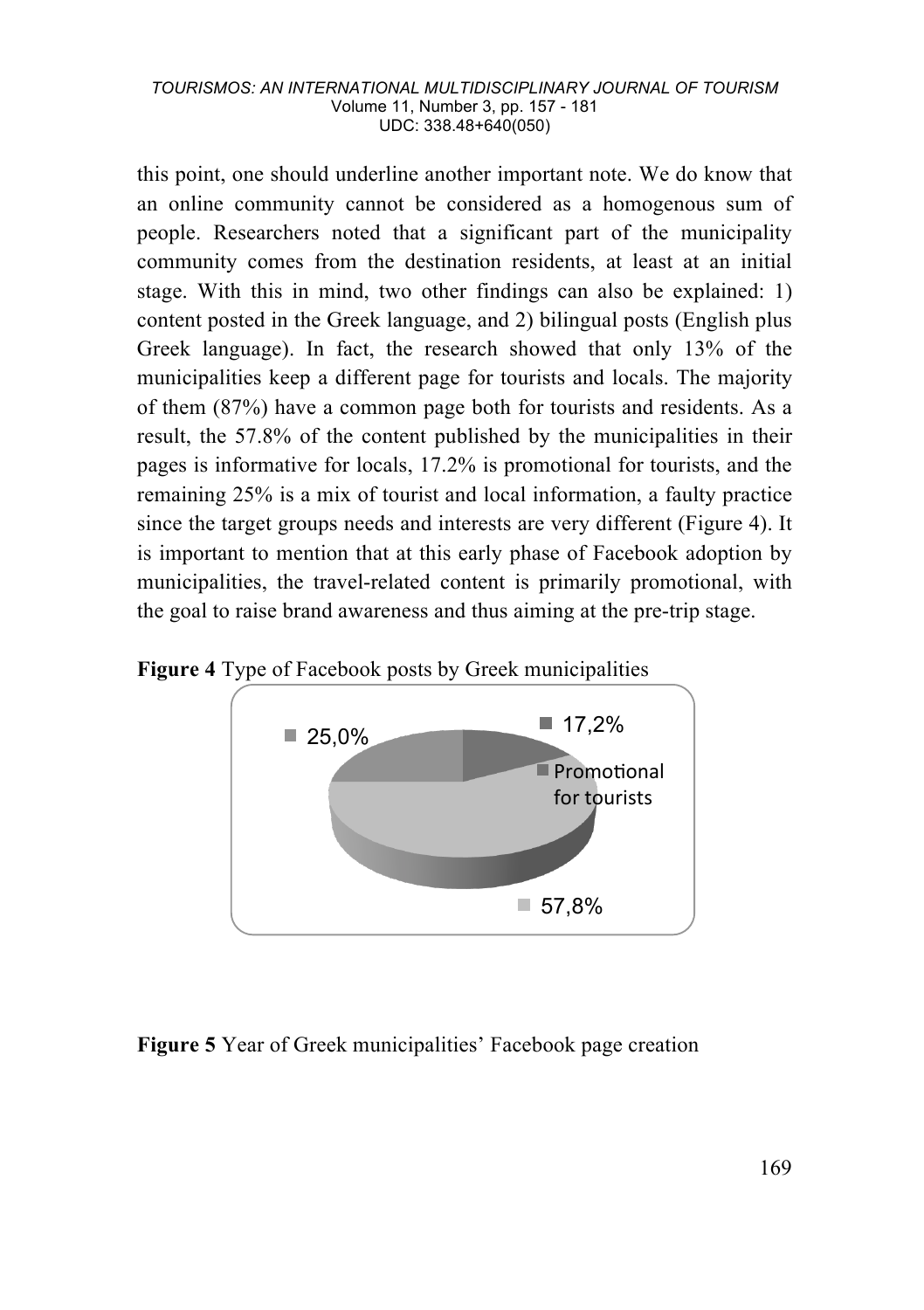Emmanouil Perakakis, Nikolaos Trihas, Marinos Venitourakis, George Mastorakis & Ioannis Kopanakis



Finally, considering that the oldest municipality Facebook page was created in 2008 (Figure 5), it is obvious that we are talking about a relatively recent trend that goes back no longer than six years. However, about half of the municipalities (48.2%) created their pages in 2011, while another 41.1% joined Facebook in the last two years. These numbers show that social media marketing exploitation by municipalities in Greece is something really recent and new – but also rapidly growing.

### **THE CASE OF 'VISIT IERAPETRA'**

The coastal town of Ierapetra is located on the southeast part of Crete. It is the fourth most populous town in Crete with 16,139 inhabitants (2011). Its economy is based mostly on agriculture (olive oil, vegetables, and fruits) and secondarily on tourism. The average annual temperature of 19.7  $\degree$ C (67 $\degree$ F) enhances these activities. Apart from the excellent climate, the area is famous for its geomorphology, together with the rich natural, cultural and social resources. Compared with other famous tourism destinations in Crete (e.g. Chania, Heraklion, Rethymnon, Hersonissos, Malia, Elounda, Agios Nikolaos) is one of the least known destinations on the island. Its tourism development is based mainly on the 3S model (sea, sun, sand). In 2013, tourist arrivals in the wider area of Ierapetra reached 127,000, a number that is considered small compared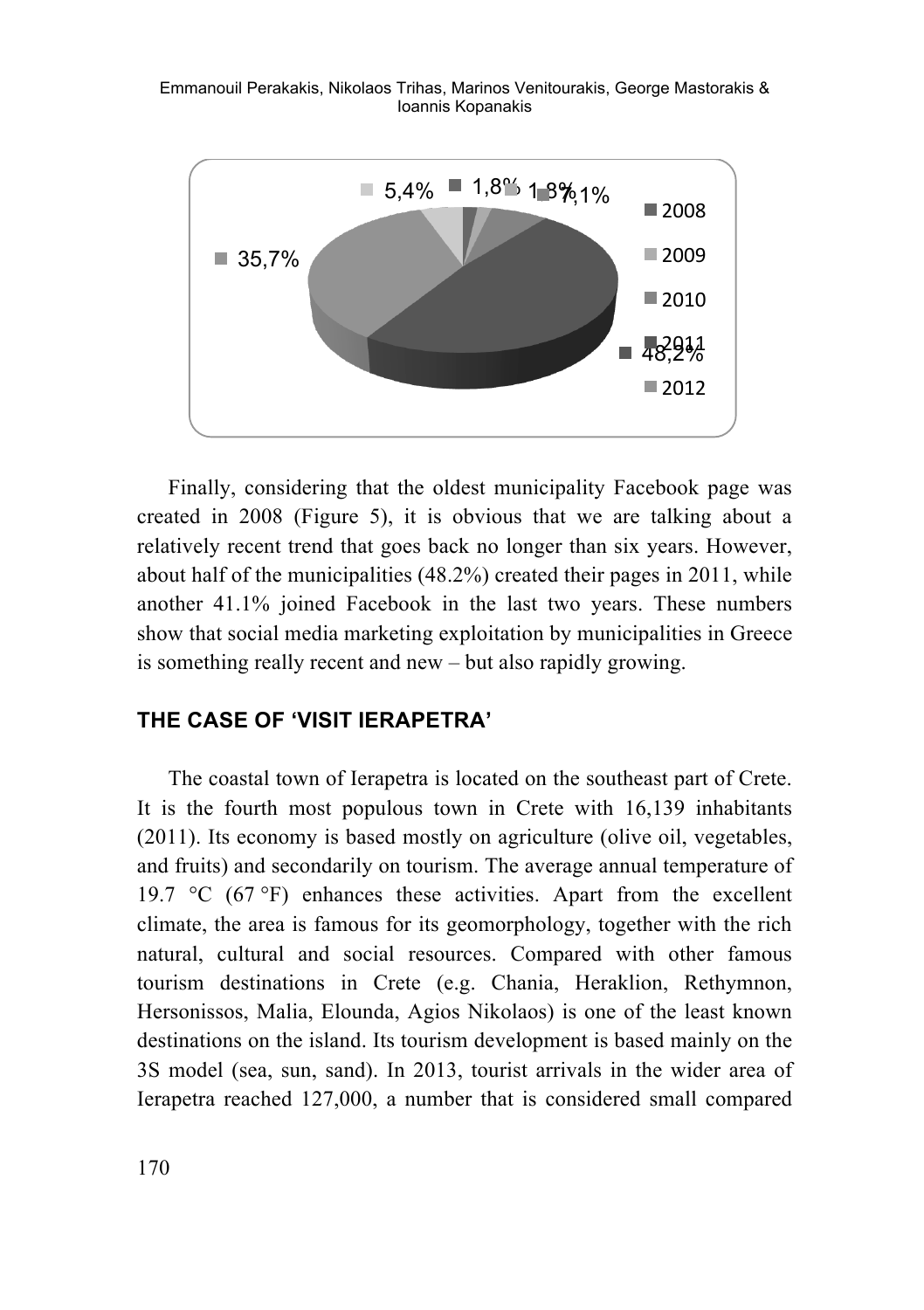with the 3,335,500 tourists who in total visited Crete in the same year (SETE, 2014).

'Visit Ierapetra' is the official tourism e-marketing campaign of the Municipality of Ierapetra. It was decided to incorporate 'visit' in the name of the campaign to denote the organization focus and respond to the shift in recent years away from the more bureaucratic sounding names that are representative of municipality divisions (Pike, 2008). The campaign is the outcome of the collaboration between the tourism board of the Municipality of Ierapetra and the Department of Commerce and Marketing of the Technological Educational Institute of Crete. This cooperation was established in July 2012 with the aim to utilize emarketing tools (especially Web 2.0 applications), in order to enhance awareness and improve perceptions and images of Ierapetra as a tourism destination within the target markets (Germany, UK, France, USA, Italy and the rising markets of Russia and Israel). The Municipality of Ierapetra, as many other municipalities in Greece, faced public sector cuts in their funding and budget reductions for tourism promotion. As a result, the tourism board of the municipality decided to reduce traditional promotion actions that are expensive (e.g. participation in tourism exhibitions, production of brochures, etc) and focus on alternative costeffective ways of promotion. Following the redesign and relaunch of the municipality tourism website (http://www.ierapetra.gr), the time was right to support this with a proactive social media marketing strategy. At this point it is important to mention that the main body responsible for the promotion of Crete as a tourism destination is the Region of Crete. Nevertheless, in the island of Crete there are many municipalities that directly compete with each other as tourism destinations as they usually targeting the same markets. That means that each municipality, represented by its local tourism administration has its own marketing goals (which may differ or be the same as those of the Region and other municipalities), has its own budget for promotion and develops its own tourism campaign. In this context, the overall objective of the project was to develop and implement a proactive, integrated and coordinated online marketing strategy – one that fully leveraged emerging social media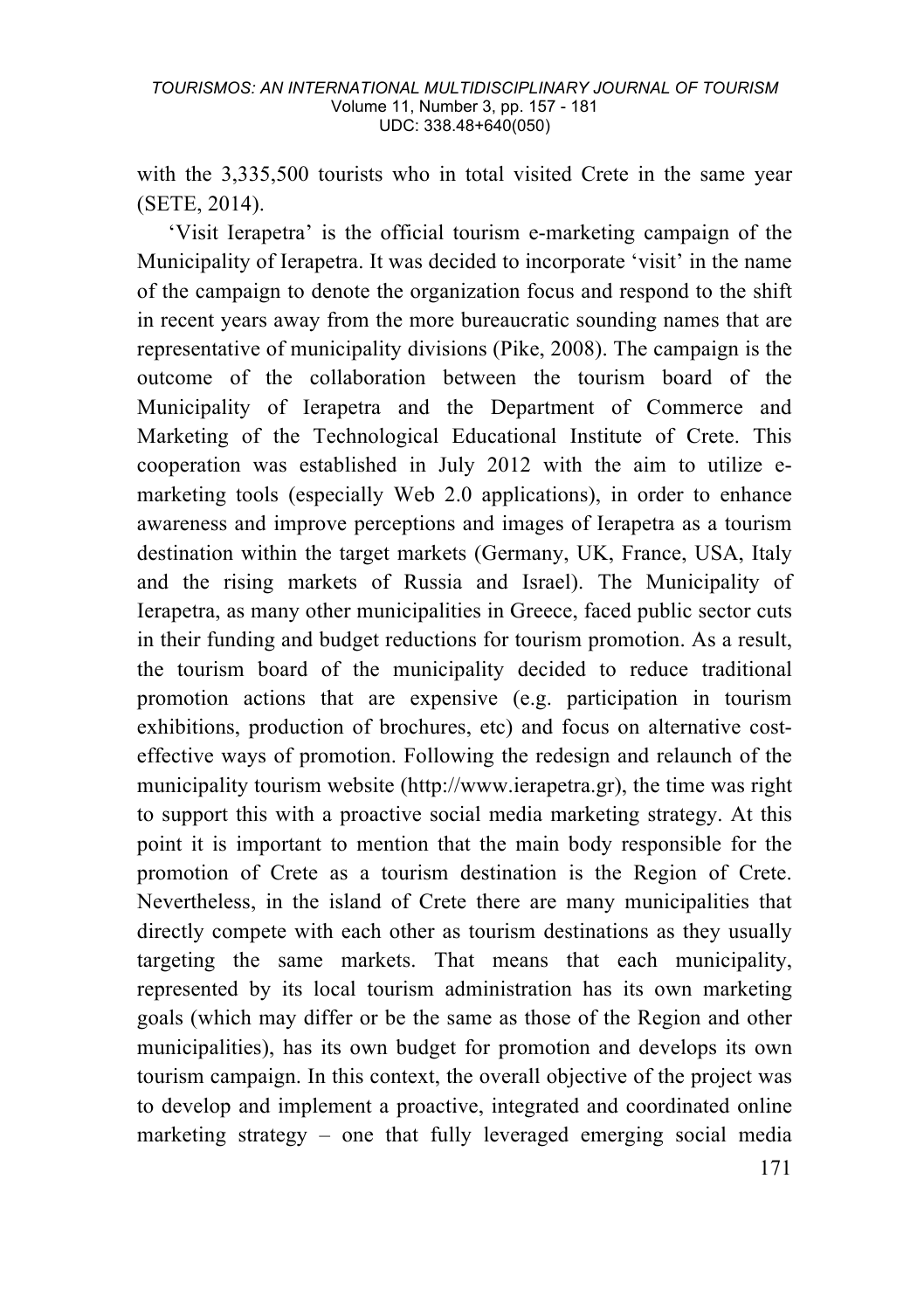opportunities. Based on the above, the following key strategic objectives were agreed:

• Build brand awareness - discovery of a relative unknown destination in Crete.

Show the beauty of the area: beaches (many big and small crystal-clear beaches) – about 45km of beach area in total, nature (gorges etc), town (attractions, life, nightlife), taste (local specialties, products, raki, food), events (festivals, concerts, especially during summer).

- Raise and maximize positive e-Word-of-Mouth about the area.
- Attract more visitors from abroad (inbound tourism).
- Attract more visitors from Greece and Crete (domestic tourism)

Attract more visitors from abroad that are currently visiting some other parts of Crete.

Towards achieving these goals, a number of social media profiles were created across different platforms, such as Facebook, Flickr, Pinterest, Youtube, Twitter, Foursquare etc. It was decided that most weight would initially go on Facebook, as it is the most popular social network to date (eBizMBA, 2014). It is important to note that most of the other social media accounts were on trial basis and depending on initial results, more weight will be given in the future on the most promising ones of these. Maintaining many social accounts is a very timeconsuming process, so it is virtually impossible to give the same attention in all of them.

# **The importance of photography**

172 Photography is the most shareable item on social media (Ipsos, 2013) and one of the most powerful media (along with video) to showcase a destination to potential visitors. It was therefore crucial for the success of the project, the use of high quality material to publish across media. Initially, there was some research on the archive of photography owned by the municipality, but the results were rather disappointing. Most available photography was either old, low-resolution, not available in digital format or had unclear copyright. It was obvious that the project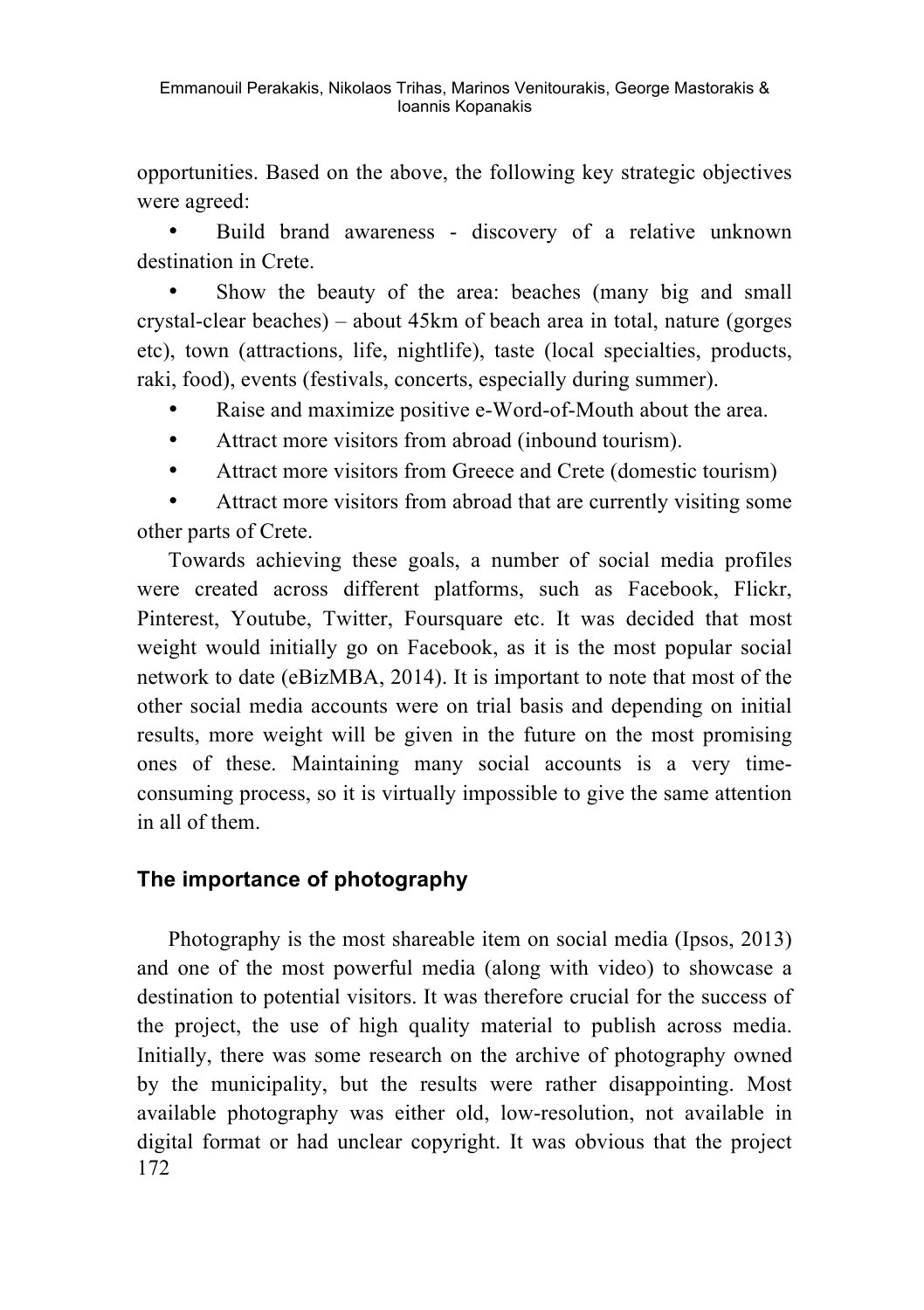could not rely on this material and therefore new photos had to be acquired. Also, it was decided that most photography should be under Creative Commons license to encourage distribution and spread (Creative Commons, 2013). To acquire high quality photographs at the minimal cost, the people responsible for the project teamed up with skilled amateur photographers of the area that offered their material voluntarily. Acquired photography was used across all social media.

# **The marketing strategy on Facebook**

The profile on Facebook is located in facebook.com/visitierapetra. The main publishing strategy included use of high-quality photography, watermarked with the location information (*"area of Ierapetra, Crete"*). Posting of photos (or stories) was performed 1 to 3 times per day (morning, noon and late evening). Furthermore, collaboration was launched with well-established (with many fans/likes) Facebook pages with relevant content in order for them to re-post (share) content to their fans, thus distributing the material to a much wider audience. This was one of the most important aspects for the success of the campaign, as it is very difficult to initially establish a good fan base at the beginning of a new page. Teaming up with existing pages of related topics can have a benefit to both parties, as they are usually looking for content that a DMO can provide and they will publish it to their wide fan base. Providing a link to the DMO's page when they post its content, is usually enough for a acquiring a respectful amount of fans with every post.

One very important decision was whether there would be one Facebook profile for everything that had to do with the municipality, both tourist and local information. It was clear that a common profile for both tourists and citizens would probably cause a number of serious problems. The main concern was the possibility the profile to end up a place of argument and expression of distress of the local population, mainly due to a general hostility towards the municipality and the elected officials. Also the target groups of tourists/visitors and locals are very different and it was concluded that mixing up tourist and municipality information could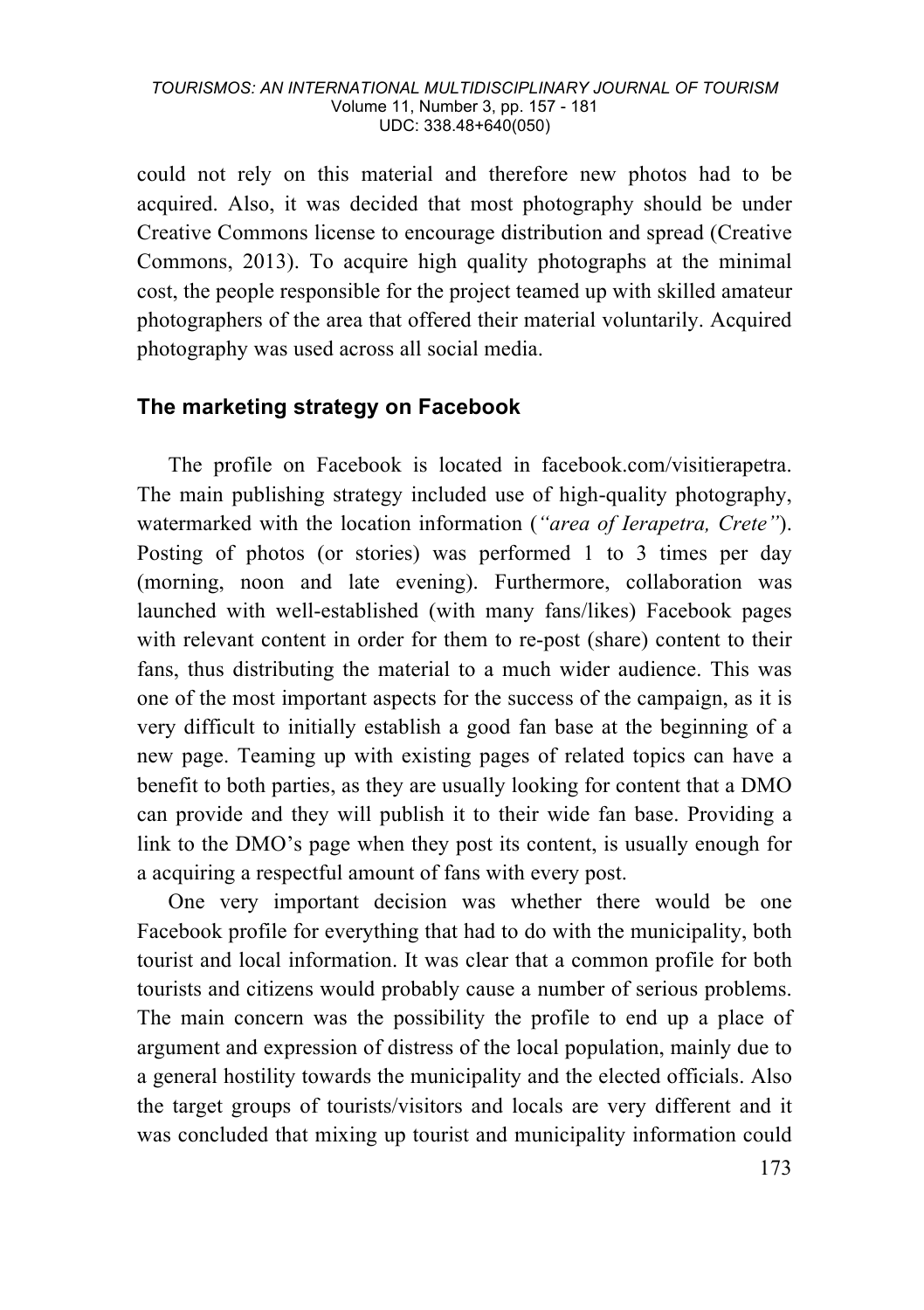only cause confusion and problems. Therefore, it was decided that there should be two separate profiles, one for municipality issues and one for tourist information.

The focus of this study is clearly on the tourist information profile which shares only tourist-related information. Also, it was very important for the main language to be English, along with Greek and other language whenever it was possible. An interesting finding after a year of service, and studying the comments of the posts, is that although there were many residents of the area fans of the page, they rarely posted any negative comments, but instead they were proud for the beauty of their area, and clearly understood the purpose of the profile. Their help in spreading the content was actually very important, as they were very frequent "sharers" of content.

### **Results**

By using social media, Ierapetra achieved in the first year (July 2012 – May 2013) hundreds of thousands impressions of advertising content to potential visitors around the world. Achieving this in any other traditional advertising form would be much more expensive, and particularly difficult to achieve it in all these countries (Greece, Germany, UK, USA, Italy, France, Israel etc.). It is also noteworthy the continuous availability of highly useful statistics that are available through Facebook insights (Figure 6) and other social media analytics, showing preferences and interests of potential visitors along with experiences of those who already visited the area. Furthermore, although paid advertising to gain new fans was used very little, due to budget limitations, the results were very promising and the cost very low. Finally, collaborating with wellestablished profiles of similar topics resulted to greatly augmenting the impressions to millions, at no additional cost.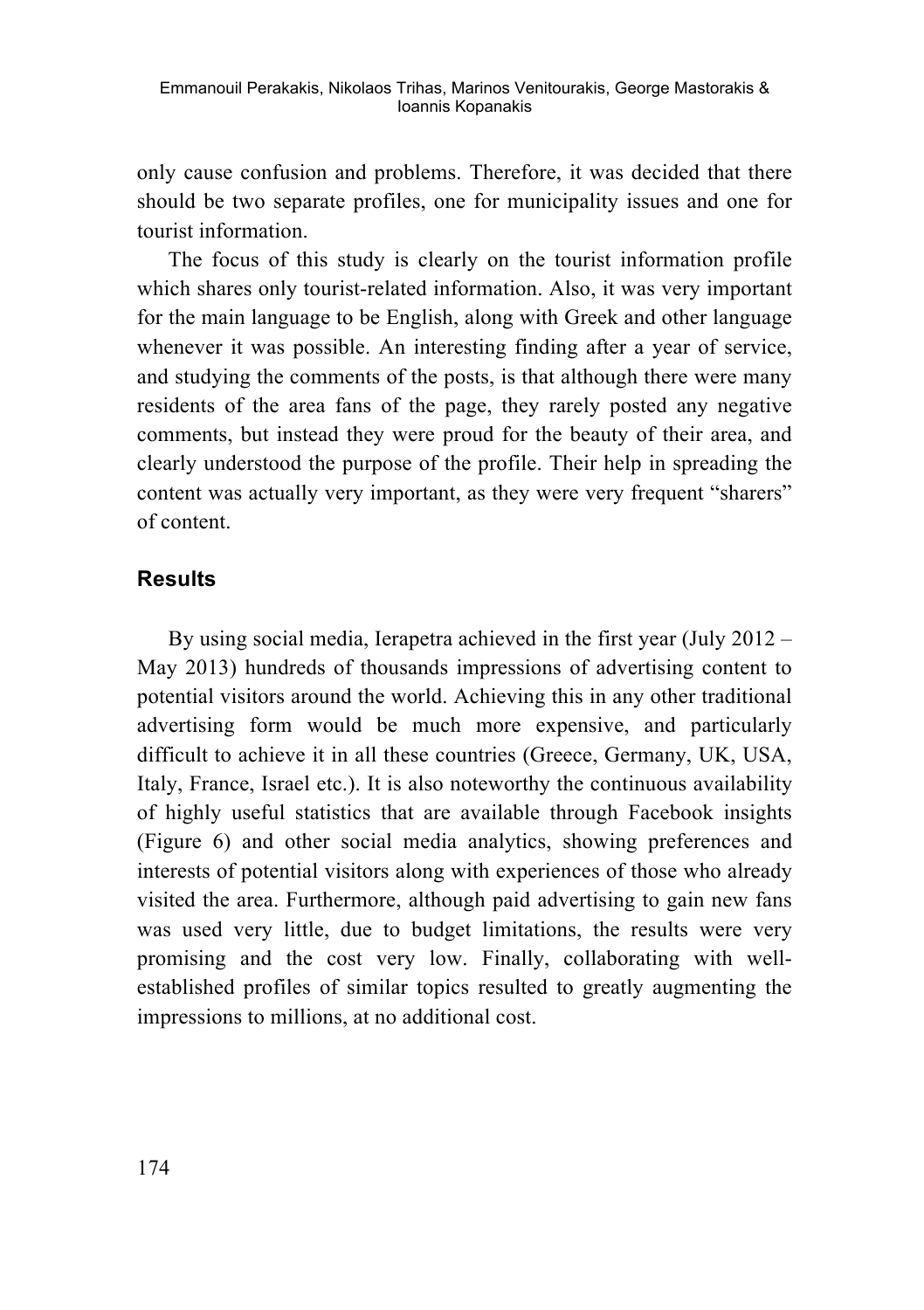

# **CONCLUSION**

Social media are gaining prominence as an element of DMOs marketing strategy at a time when public sector cuts in their funding. This require for them to seek greater value in the way that marketing budgets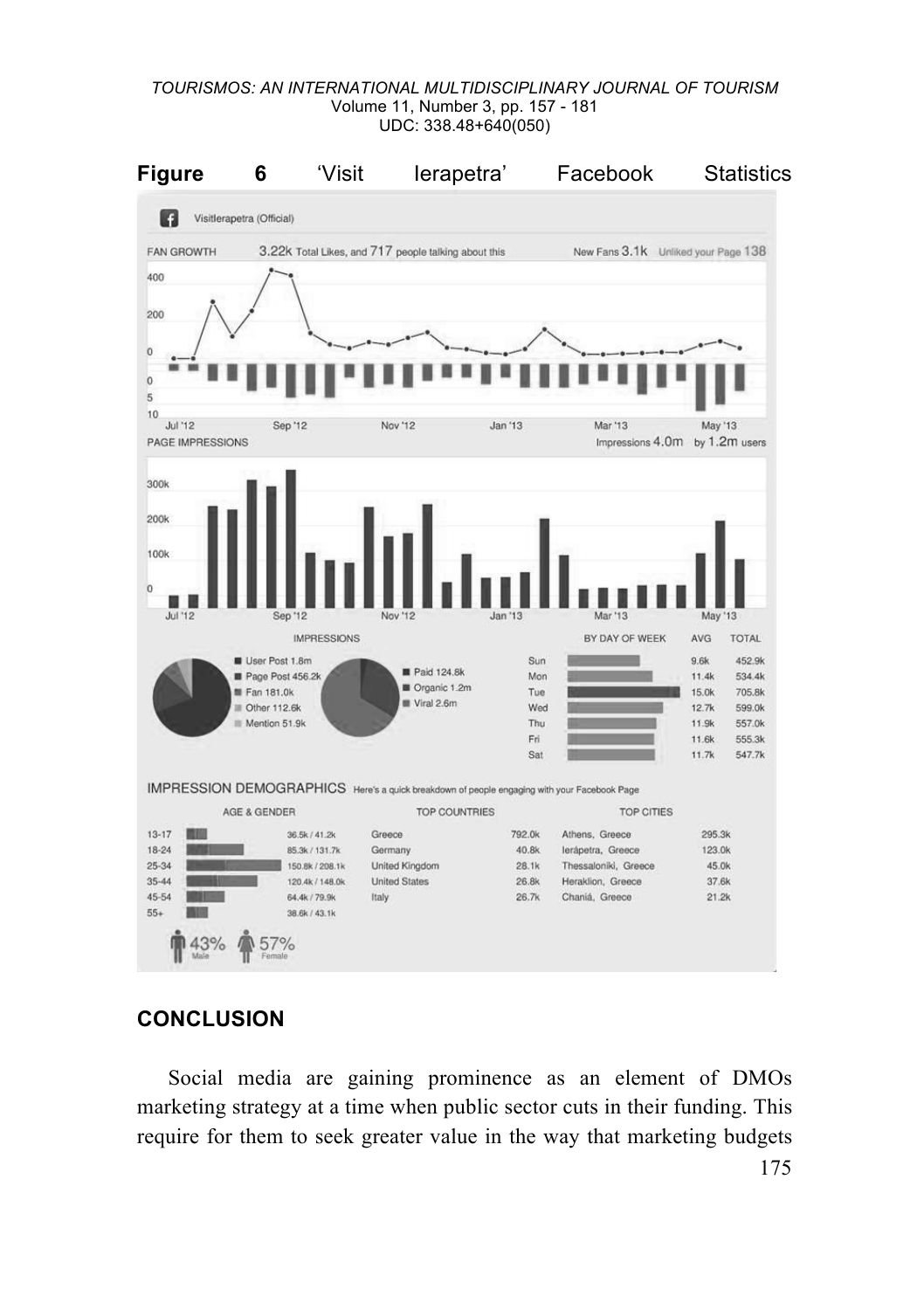are spent. Tourism organizations that do not adopt social media will lack a competitive advantage. However, what could be more detrimental than not understanding or adopting social media practices is using such practices in a poor manner (Hays et al., 2013). As Shao et al. (2012: 96) mention: "*the social media wave is only gaining in momentum and drowning in it is a real danger for many DMOs*". In fact, social media pose both opportunities and challenges for DMOs.

The results of the primary research conducted in the study of this paper confirm the findings of the literature review about the limited and slow progress made by DMOs, in responding to the marketing opportunities brought on by social media. Despite the importance of keeping up with technological developments, most municipalities in Greece seem not to be familiar with the new Web 2.0 technologies. The results showed that social media usage among Greek municipalities is still very limited and largely experimental. Greek municipalities are only just beginning to understand and appreciate how they can use social media to promote themselves. Undoubtedly they could be considered as 'non starters' or 'reluctant adopters'. The low levels of technology adoption by the Greek DMOs confirmed also by Sigala (2013) who found Greece to be very slow and delayed in the development and adoption of successful destination management systems (DMS) at national, regional and local destination levels.

A successful social media presence requires an understanding of mechanisms of these sites. Jorgensen (2011) argues that social media must be managed by skilled people, but municipalities do not necessarily have social media experts employed who can ensure a beneficial presence. In addition, municipalities have other aspects on top of this to consider as they are public organizations. It seems that marketers are still searching for ways to commercially exploit social networks potentials and as a result they are still holding back and sticking to well known promotion models (Slivar, 2009). It is more than clear that most municipalities need to rethink their current approach and take substantial action if they are to fully exploit the potential of social media in the future (O' Connor, 2011).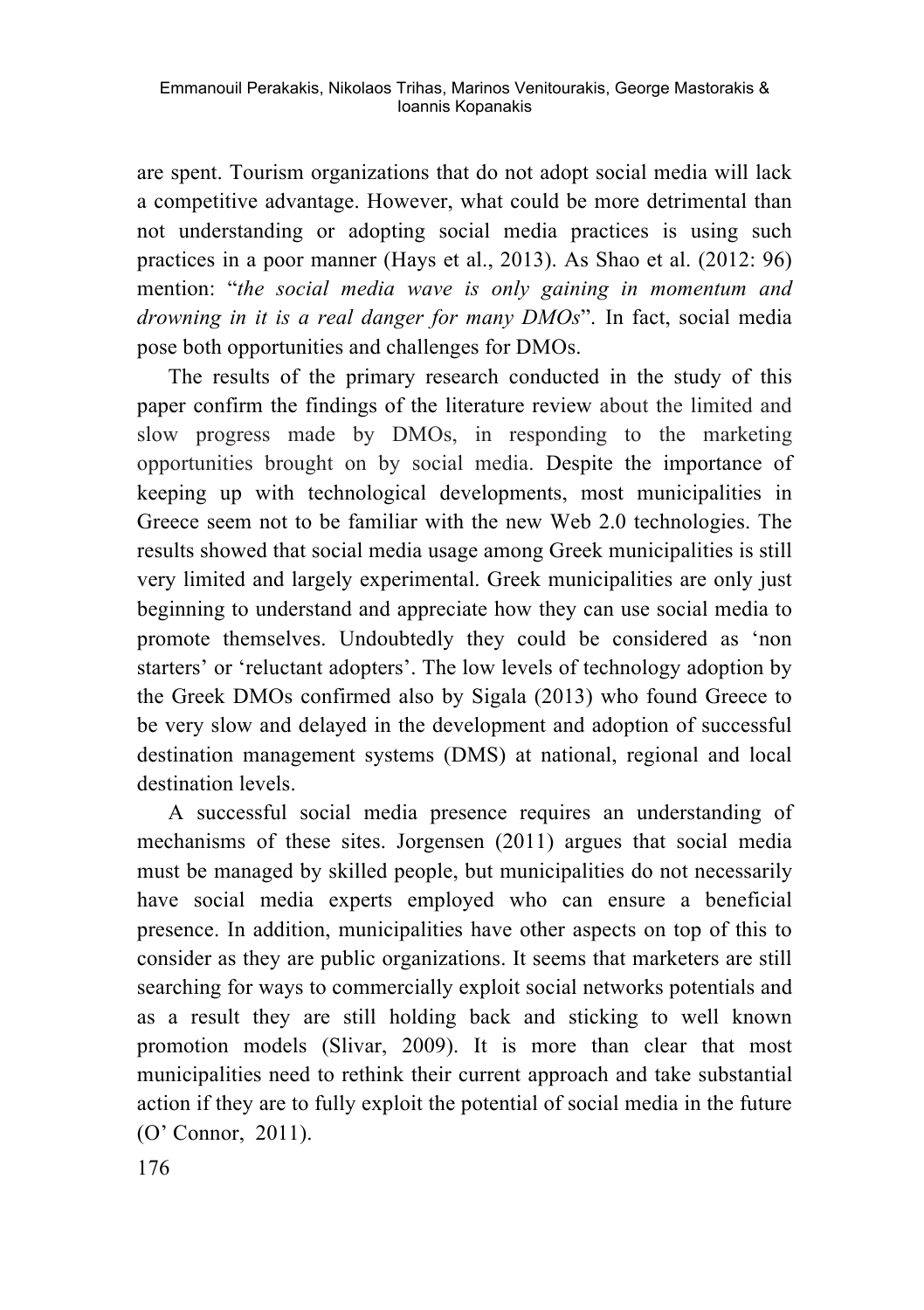This study attempts to create knowledge that will help destinations to improve the effectiveness of their e-marketing strategies and plans, enabling them to make the best possible use of social media in marketing, and ultimately to be more competitive in the global marketplace. The case of 'Visit Ierapetra' is an excellent example of how a local administration can achieve effective destination marketing with a limited budget. Municipality of Ierapetra in response to the new economic situation formed in Greece in recent years decided a shift from traditional ways of marketing to alternative cost-effective ways of promotion by exploiting social media. In this way, municipality achieved the diffusion of its promotional material to hundreds of thousands potential visitors in its target markets. Although no one can say if these online viewers will evolve into actual visits and bookings – visitor surveys could probably give an answer to that  $-$  it is recognized that the project has successfully achieved some of its key goals and objectives, especially in relation to brand awareness and e-Word-of-Mouth raise. With growing recognition of the potential of social media, it can be expected that more and more municipalities in Greece and other local tourism administrations and DMOs will engage in the future with social media for their destination marketing. While the low levels of technology adoption by the Greek DMOs do not allow the complete replacement of traditional marketing channels by e-marketing and social marketing (at least not yet), these new networks could work complementary with other marketing channels creating positive effects to tourism destinations.

### **REFERENCES**

- Agostino, D. (2013). Using social media to engage citizens: A study of Italian Municipalities. *Public Relations Review*, Vol. 39, No. 3, pp. 232-234.
- Bonsón, E., Torres, L., Royo, S. & Flores, F. (2012). Local e-government 2.0: Social media and corporate transparency in municipalities. *Government Information Quarterly*, Vol. 29, No. 2, pp. 123-132.
- Bornhorst, T., Ritchie, B.J.R. & Sheehan, L. (2010). Determinants of tourism success for DMOs & destinations: An empirical examination of stakeholders' perspectives. *Tourism Management*, Vol. 31, No. 5, pp. 572-589.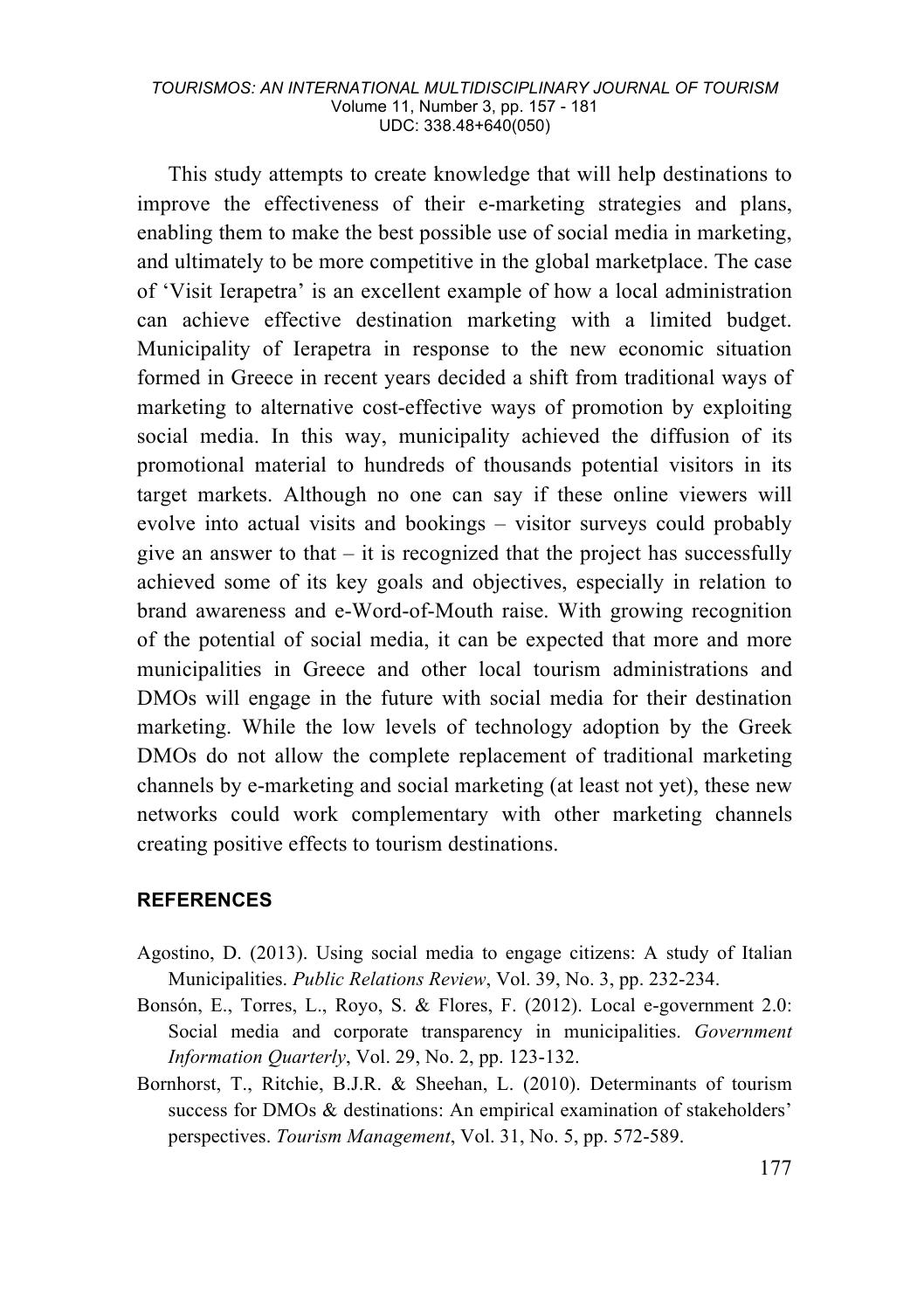- Buhalis, D. (2000). Marketing the Competitive Destination of the Future. *Tourism Management*, Vol. 21, No. 1, pp. 97-116.
- Chernysheva, E., Skourtis, G., Assiouras, I. & Koniordos, M. (2011). Social Media and Destination Branding: How Mediterranean Tourism Destinations Use Facebook. Paper presented at the Academy of Marketing Conference. Liverpool, UK: 5-7 July, 2011.
- Cobos, L.M., Wang, Y. & Okumus, F. (2009). Assessing the Web-Based Destination Marketing Activities: A Relationship Marketing Perspective. *Journal of Hospitality Marketing & Management*, Vol. 18, No. 4, pp. 421- 444.
- Creative Commons (2013). About the Creative Commons Licenses. http://creativecommons.org/licenses. Accessed the 12th of May 2013.
- eBizMBA The eBusiness Guide (2014). The 15 Most Popular Networking Sites. Available at: http://www.ebizmba.com/articles/social-networking-websites. Accessed the 4th of February 2014.
- Gretzel, U., Fesenmaier, D.R., Formica, S. & O'Leary, J.T. (2006). Searching for the Future: Challenges Faced by Destination Marketing Organizations. *Journal of Travel Research*, Vol. 45, No. 2, pp. 116-126.
- Guttormsen, C. & Sæbø, Ø. (2013). Municipalities 'Like' Facebook: The Use of Social Media in Local Municipalities. In P. Spagnoletti (Ed.) *Organizational Change and Information Systems. Working and Living Together in New Ways*, Berlin Heidelberg: Springer-Verlag.
- Hamill, J. and Stevenson, A. (2012). 'Creating the Buzz': Merchant City (Glasgow) Case Study. In M. Sigala, E. Christou and U. Gretzel (Eds.) *Social Media in Travel, Tourism and Hospitality. Theory, Practice and Cases*, Surrey: Ashgate.
- Hamill, J., Stevenson, A. and Attard, D. (2012) National DMOs and Web 2.0. In M. Sigala, E. Christou and U. Gretzel (Eds.) *Social Media in Travel, Tourism and Hospitality. Theory, Practice and Cases*, Surrey: Ashgate.
- Hamill, J., Attard, D., Stevenson, A., Ennis, S. & Marck, M. (2008). *National DMOs and Web 2.0*. Department of Marketing, University of Strathclyde.
- Hays, S., Page, S.J. & Buhalis, D. (2013). Social media as a destination marketing tool: its use by national tourism organizations. *Current Issues in Tourism*, Vol. 16, No. 3, pp. 211-239.
- Ipsos (2013). Majority (71%) of Global Internet Users "Share" on Social Media Sites. http://www.ipsos-na.com/news-polls/pressrelease.aspx?id=6254. Accessed the 12th of May 2013.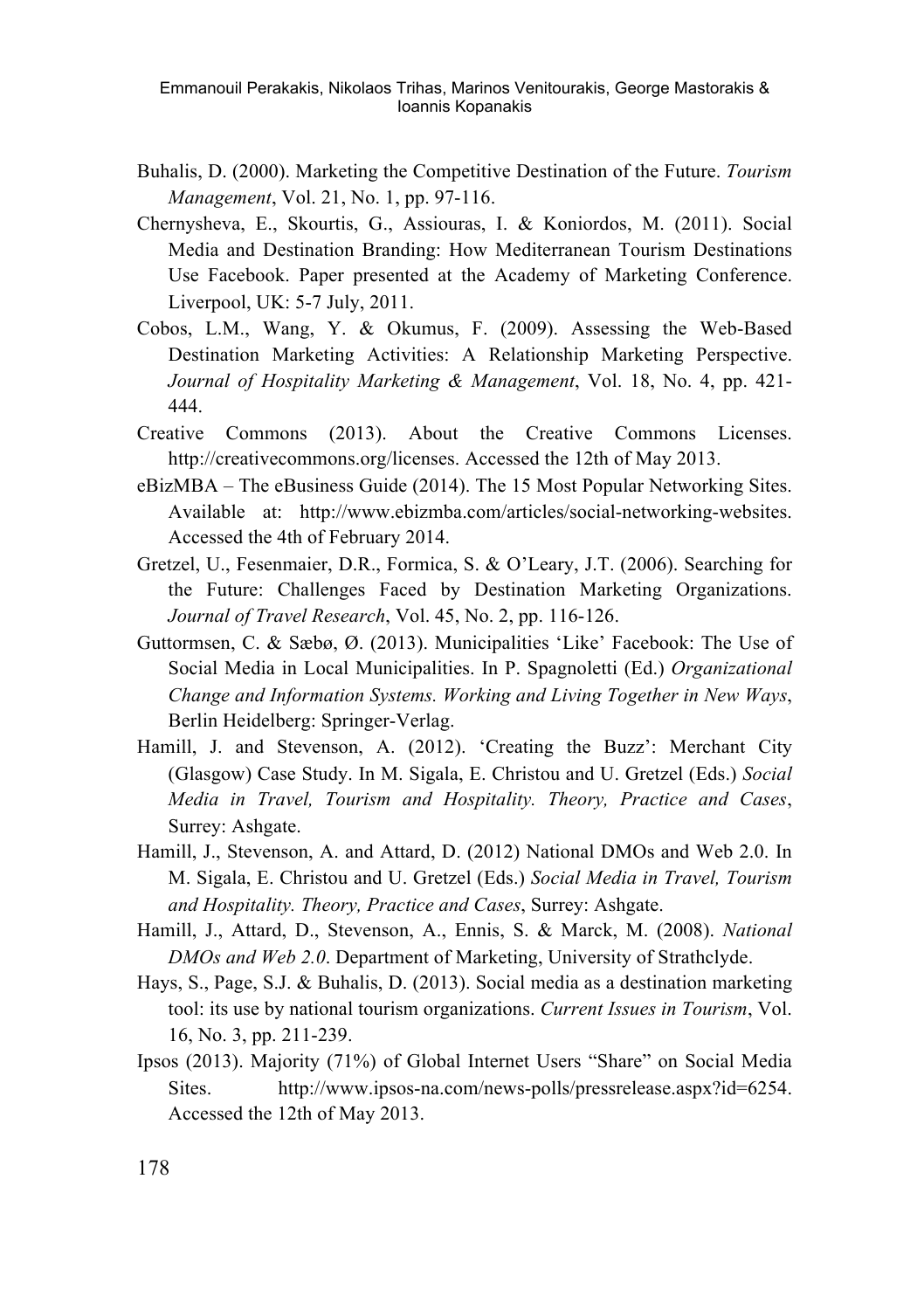- Jones, B. & Jones, J. (2010). *Social Media as a Tool for Tennessee Municipalities*. Tennessee, MTAS Publications.
- Jørgensen, A.S.B. (2011). *Building a bond with citizens on Facebook. A case study of how it affects a municipality's brand to be on Facebook*, *Unpublished dissertation*. Copenhagen, Denmark: Copenhagen Business School.
- Kaigo, M. & Tkach-Kawasaki, L. (2012). Social Media Usage for Civil Society in Japanese Municipalities. In M.M. Skoric, M. Sachs and P. Parycek (Eds.) *CeDEM Asia 2012: Proceedings of the International Conference for E-Democracy and Open Government,* Krems: Donau-Universität Krems.
- Klang, M. & Nolin, J. (2011). Disciplining social media: An analysis of social media policies in 26 Swedish municipalities. *First Monday*, Vol. 16, No.8.
- Lange-Faria, W. & Elliot, S. (2012). Understanding the role of social media in destination marketing. *Tourismos: An International Multidisciplinary Journal of Tourism*, Vol. 7, No. 1, pp. 193-211.
- Lee, B.C. & Wicks, B. (2010). Tourism technology training for destination marketing organizations (DMOs): Need-based content development. *Journal of Hospitality, Leisure, Sport & Tourism Education*, Vol. 9, No. 1, pp. 39-52.
- Leung, D., Law, R., van Hoof, H. & Buhalis D. (2013). Social Media in Tourism and Hospitality: A Literature Review. *Journal of Travel & Tourism Marketing*, Vol. 30, No. 1-2, pp. 3-22.
- Matloka, J. & Buhalis, D. (2010). Destination Marketing through User Personalised Content (UPC). In U. Gretzel, R. Low and M. Fuchs (Eds.) *Information and Communication Technologies in Tourism 2010*. Wien: Springer-Verlag.
- Maurer, C. & Wiegmann, R. (2011). Effectiveness of Advertising on Social Network Sites: A Case Study on Facebook. In R. Law, M. Fuchs and F. Ricci (Eds.) *Information and Communication Technologies in Tourism 2011,* Wien: Springer-Verlag.
- Milwood, P., Marchiori, E. & Zach, F. (2013). A Comparison of Social Media Adoption and Use in Different Countries: The Case of the United States and Switzerland. *Journal of Travel & Tourism Marketing*, Vol. 30, No. 1-2, pp. 165-168.
- Morgan, N., Hastings, E. & Pritchard, A. (2012). Developing a new DMO marketing evaluation framework: The case of Visit Wales. *Journal of Vacation Marketing*, Vol. 18, No. 1, pp. 73-89.
- Munar, A.M. (2012). Social Media Strategies and Destination Management. *Scandinavian Journal of Hospitality and Tourism*, Vol. 12, No. 2, pp. 101- 120.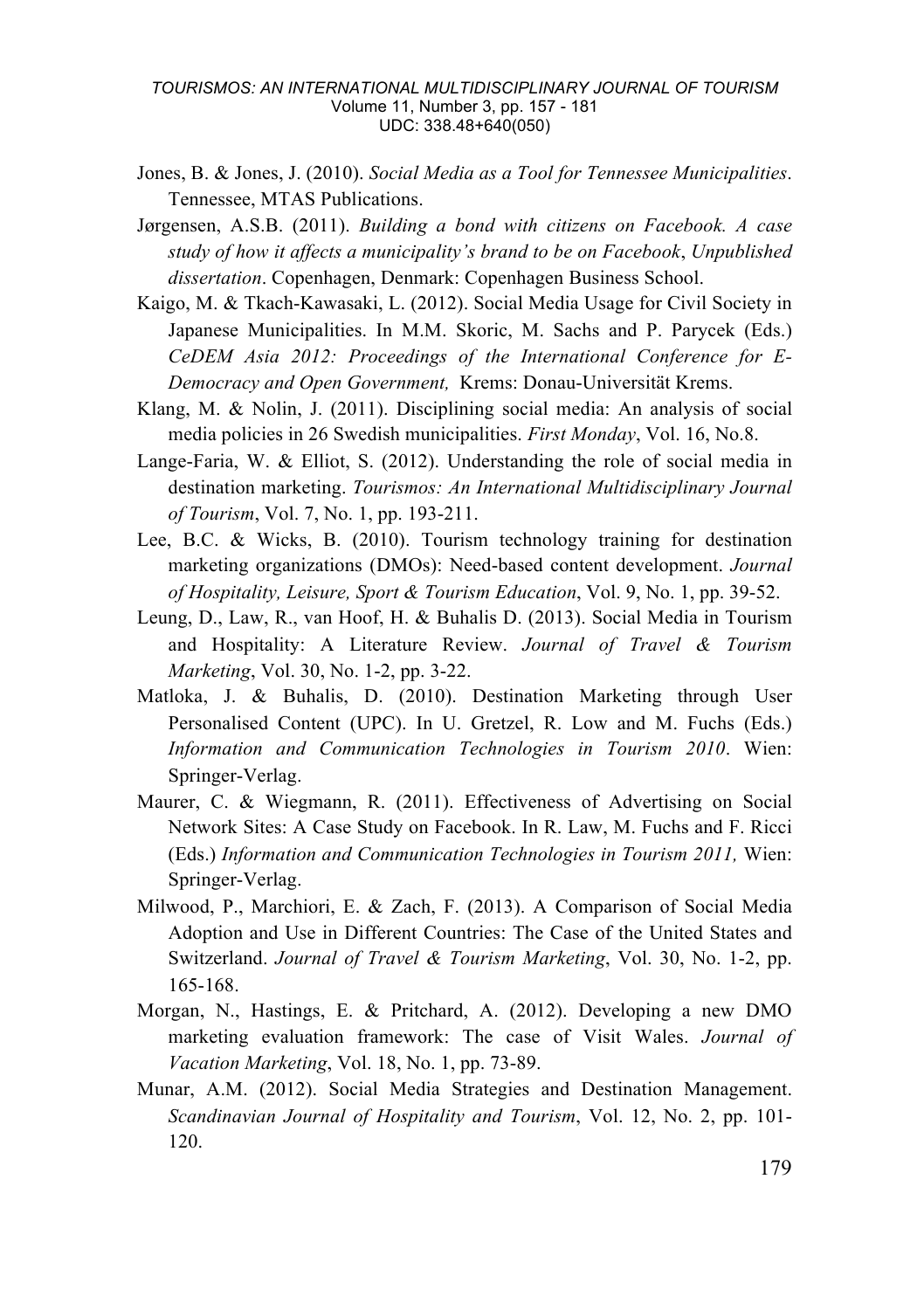Emmanouil Perakakis, Nikolaos Trihas, Marinos Venitourakis, George Mastorakis & Ioannis Kopanakis

- O' Connor, P. (2011). An Analysis of the Use of Facebook by International Hotel Chains. *Paper presented at the International CHRIE Conference*. Denver, Colorado, USA: 27-30 July 2011.
- Pike, S. (2004). *Destination Marketing Organisations*. Oxford, Elsevier.
- Pike, S. (2008). *Destination Marketing. An Integrated Marketing Communication Approach*. Oxford, Butterworth-Heinemann.
- Sandoval-Almazan, R., Cruz D.V. and Armas, J.C.N. (2015). Social Media in Smart Cities: an Exploratory Research in Mexican Municipalities. *Paper presented at the 48th Hawaii International Conference on System Sciences*. Hawaii, USA: 5-8 January 2015.
- SETE (2014). Tourism Statistics. http://sete.gr/EN/TOURISM/Statistics. Accessed the 21st of January 2014.
- Shao, J., Rodríguez, M.A.D. & Gretel, U. (2012). Riding the Social Media Wave: Strategies of DMOs Who Successfully Engage in Social Media Marketing. In M. Sigala, E. Christou and U. Gretzel (Eds.) *Social Media in Travel, Tourism and Hospitality. Theory, Practice and Cases*, Surrey: Ashgate.
- Sigala, M. (2009). WEB 2.0, Social Marketing Strategies and Distribution Channels for City Destinations: Enhancing the Participatory Role of Travelers and Exploiting their Collective Intelligence. In M. Gascó-Hernández and T. Torres-Coronas (Eds.) *Information Communication Technologies and City Marketing: Digital Opportunities for Cities Around the World*, Hershey: Information Science Reference.
- Sigala, M. (2013). Examining the adoption of destination management systems. An inter-organizational information systems approach. *Management Decision*, Vol. 51, No. 5, pp. 1011-1036.
- Slivar, I. (2009). Facebook as a Means of Promotion of Tourist Agencies Specialized for Youth Travel in Croatia and Serbia. *TURIZAM*, Vol. 13, No. 1, pp. 51-56.
- Stankov U., Lazić, L. & Dragićević, V. (2010). The extent of use of basic Facebook user-generated content by the national tourism organizations in Europe. *European Journal of Tourism Research*, Vol. 3, No. 2, pp. 105-113.
- World Tourism Organization and European Travel Commission (2008). *Handbook on E-marketing for Tourism Destinations*. Madrid, WTO.
- Yayli, A., Bayram, M. & Bayram, Ü. (2011). How social media works in destination marketing? A content analysis on Twitter. *Paper presented at the 10th International Congress Marketing Trends*. Paris, France: 20-22 January 2011.